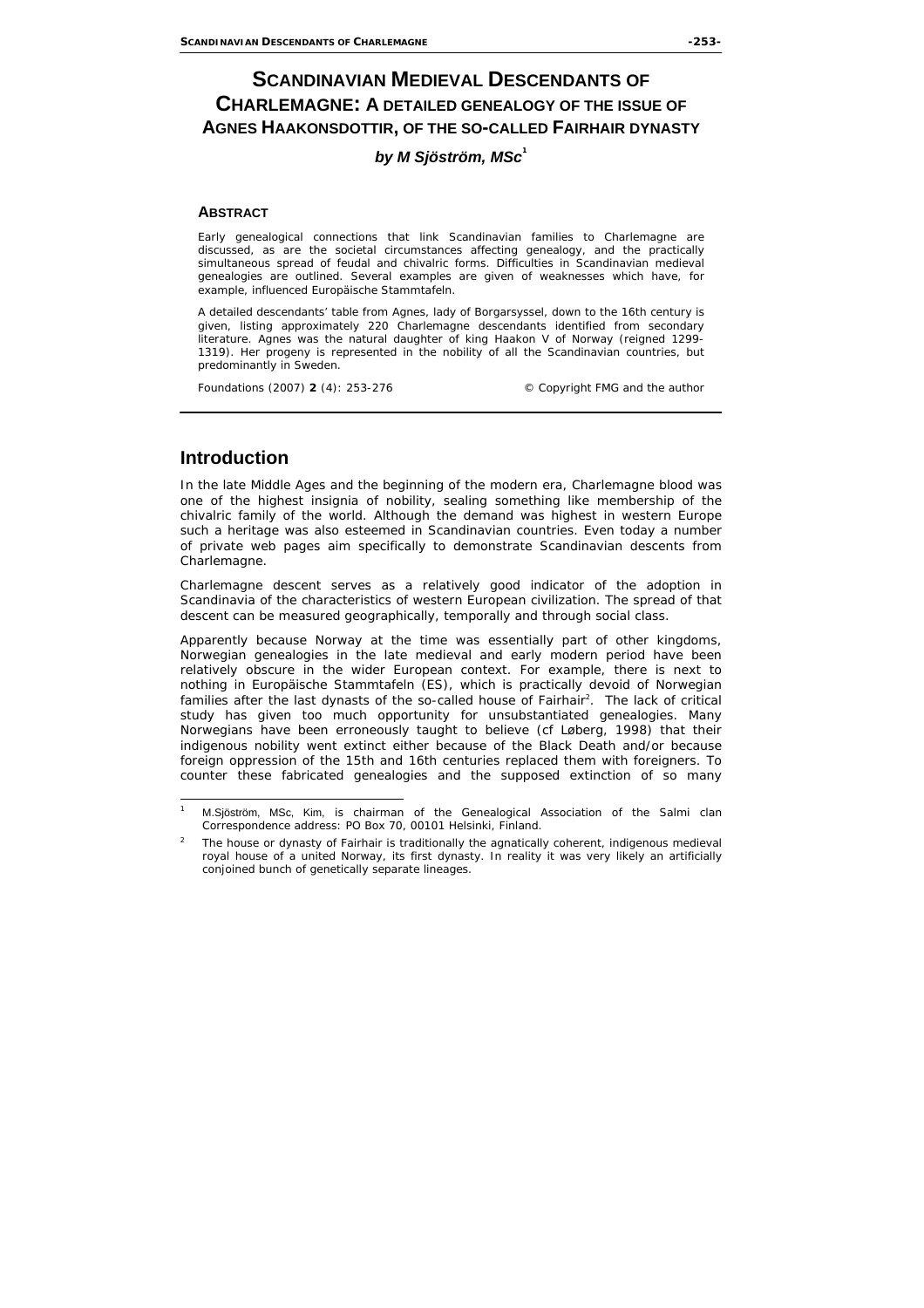families, I here present part of the results of many years study on the descents from native Norwegian nobility. This article focuses on the descendants of Agnes Haakonsdottir, illegitimate daughter of king Haakon V of Norway, who was himself the last male of the dynasty of king Sverre<sup>3</sup>.

## **Late medieval Scandinavian society in the context of genealogical research**

The western system of chivalry, with knightly titles, oaths of fealty, escutcheons, tournaments, destriers and so forth, penetrated significantly into Scandinavia during the 13th century, becoming well established in the 14th. From the 14th to 16th centuries, the title of knight (*ritari, ridder, riddar*) seems to have signified the top rank in the noble class. Almost all other noblemen were known as armigers (squires) – not only those youngsters who were in training to become knights, but also all sorts of even elderly gentlemen in their rural manors were known by the title "*vaepnar*" (*asemies, vaebner, väpnare, vaepner*) if they were not dubbed knights. Neither of the titles (*ridder* and *vaepner*) were hereditary.

The original nobles in Scandinavian countries in the high middle ages were usually larger local landowners, and as such accepted leaders and representatives of their local communities. They bore more resemblance to farmers than professional soldiers (Samuelson, 1993). Their one traditional task was to lead the defence of their home villages.

The arrival of the feudal system and chivalric trappings coincided with (and/or led to) military duty becoming foremost in the nobleman's life. Only at this stage did local magnates, previously largely autonomous, became more tied to the king's government, being incorporated as vassals and placed under real obligations to serve in the king's wars. Only in the late 13th century was nobility established as an officially privileged class, in the sense of tax exemption granted to lords who supplied mounted soldiers to the king. However even at that stage, being a wealthy farmer was advantageous compared to purely military skills, because furnishing cavalrymen with their equipment and horses required sustainable wealth.

The genetic makeup of ancient Scandinavian nobility springs from such antecedents. Their heredity did not necessarily make them skilled tacticians and warriors, but traits of farmland-grabbing, greed, local leadership, hoarding and hogging, interests in hunting, fishing, agriculture, layman studies of law, as well as some tendencies to separatism and independence seem to have been abundantly present among them. It appears that after the Viking era ended (having exported plenty of troublesome individuals to southern countries), Scandinavian nobles in general were less violent than nobility elsewhere. Certainly Sweden, Finland and Norway did not in general subjugate peasants to full serfdom, in contrast to a number of central and eastern European societies even into the modern era. There are few cases of outright robber barons in Scandinavia.

Throughout the Middle Ages, a significant portion of Scandinavian border and high nobles married over country borders, and a small but significant number of noble military migrated between kingdoms. It was only the early modern development of two rival 'nation' states: on one hand the Swedish empire, on the other Denmark-Norway, which brought these cross-border noble family ties to an end.

<sup>-</sup>3 The house of Sverre, as it is sometimes called, was, depending on interpretation, either the last or the penultimate portion of the so-called Fairhair dynasty.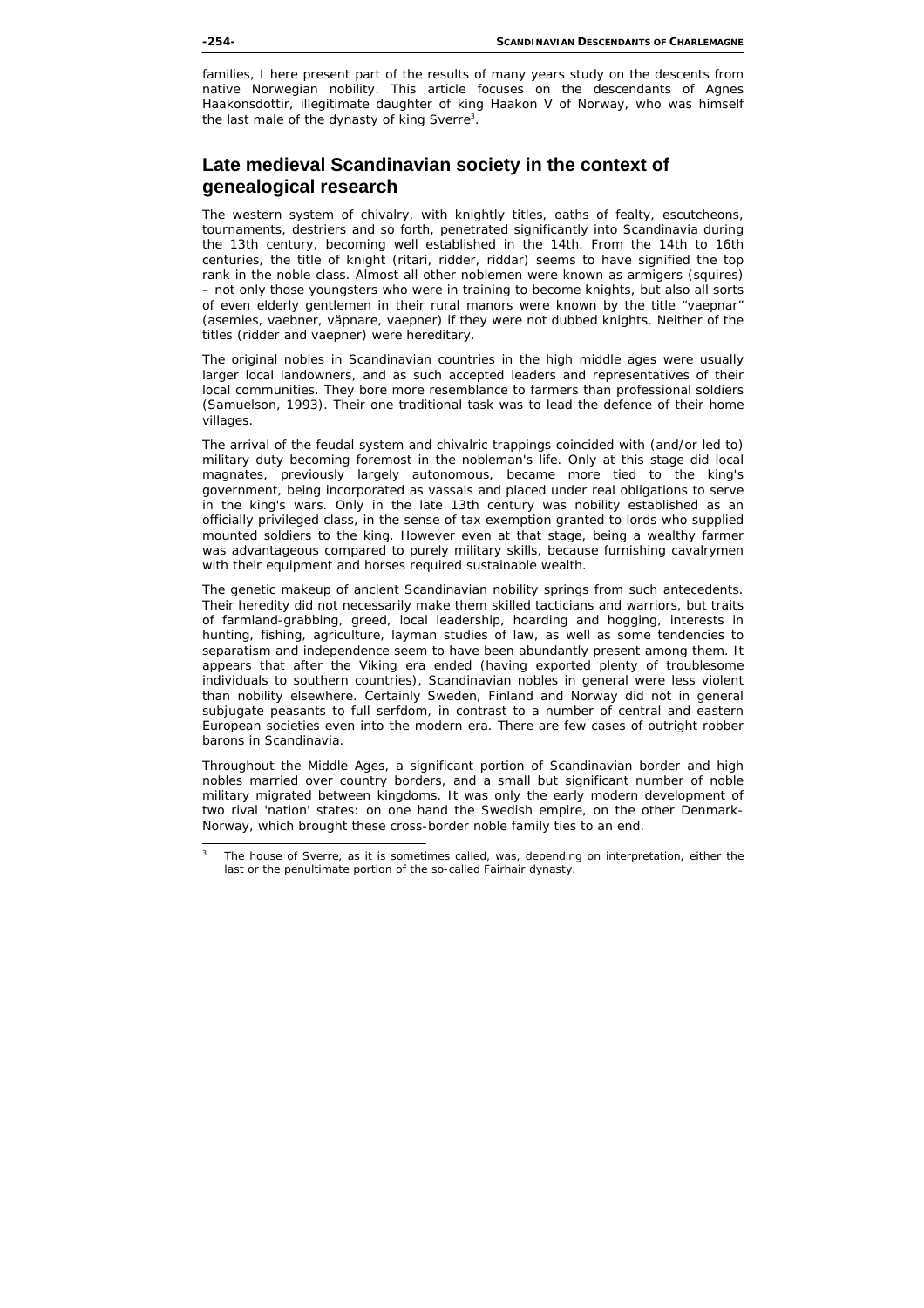From about the 14th century, an influx of German knights started to immigrate to each Scandinavian country, after the country had already adopted rudiments of chivalric organization. They generally were useful for kings seeking centralised power, serving as military commanders and governors who were less autonomous and selfsufficient than the indigenous nobility, and more dependent on royal favour. Denmark started to experience this phenomenon in the last decades of the 13th century, whereas real influx to Norway and Sweden started perhaps about half a century later. Well into the modern era, Scandinavian monarchs continued to employ additional officers from Germany.

It is probably not a coincidence that Scandinavian descent from Charlemagne is provable, and became almost common among the nobility, on a similar timescale to the arrival and adoption of chivalric forms. Proven descent from Charlemagne seems to have first come to Scandinavia through some royal families. Although Charlemagne descents may have also existed among the medieval lower classes or lesser nobility in Scandinavia, all such appear to be impossible to prove due to lack of documentation. One of the most certain Charlemagne descents in Scandinavia came through Berengaria of Portugal, last wife of king Valdemar II of Denmark. Valdemar II's grandmother Rikissa Burislevsdatter of Poland may also have been a Charlemagne descendant, but her pedigree is riddled with uncertainties and mistaken identifications, in contrast to Berengaria for whom there are descents from Charlemagne with clear contemporary attestation at each genealogical step.

Genealogies of the lower classes in medieval Scandinavia are almost entirely undocumented. Even for the nobility the records are fragmentary for most of the middle ages. Formalisation of the noble class took place only in the 17th century, for example in Sweden in 1625 when the House of Knights and Nobility (*Riddarhuset*) was founded. Systematic genealogical work and collections were initiated as part of that process. Genealogies of earlier centuries were collected usually retrospectively, based on a variety of records and oral tradition. From around 1500 we can begin to identify some sort of genealogical record for all noble families. Some records can be found for all male magnates during the 14th century, while only the most prominent lineages (such as families of jarls and equivalents, *ie* semi-princely families) are documented from the 13th century and earlier. Even ancient royal lineages do not emerge from the mists of history until around the year 1000.

In Scandinavia, provinces near country borders were generally more filled with nobility, more realistically 'military families', though most of those tended to be lower-class nobles and not magnates, their tax-exempted status and thus nobility deriving basically from being local defenders. The northern parts of Norway, Sweden and Finland seem to have been almost empty of noble families, although some magnates also held properties in such remote locations. The nobles from frontier regions often migrated to central or capital areas of their country (insofar as the concept of capital then existed).

Denmark and its capital region received waves of nobles from Holstein and Sleswick<sup>4</sup>, settling there because of serving the king. Practically the entire area called eastern Denmark (part of Sweden since the 1650s) comprised war-ravaged border provinces (Halland, Blekinge and Skåne), with plenty of lower nobility, although for Denmark Skåne had features of a central area because of the primate's see at Lund.

j 4 Border areas that were formerly autonomous, warring occasionally even against Denmark, but from mid-15th century forming the Danish border with Germany.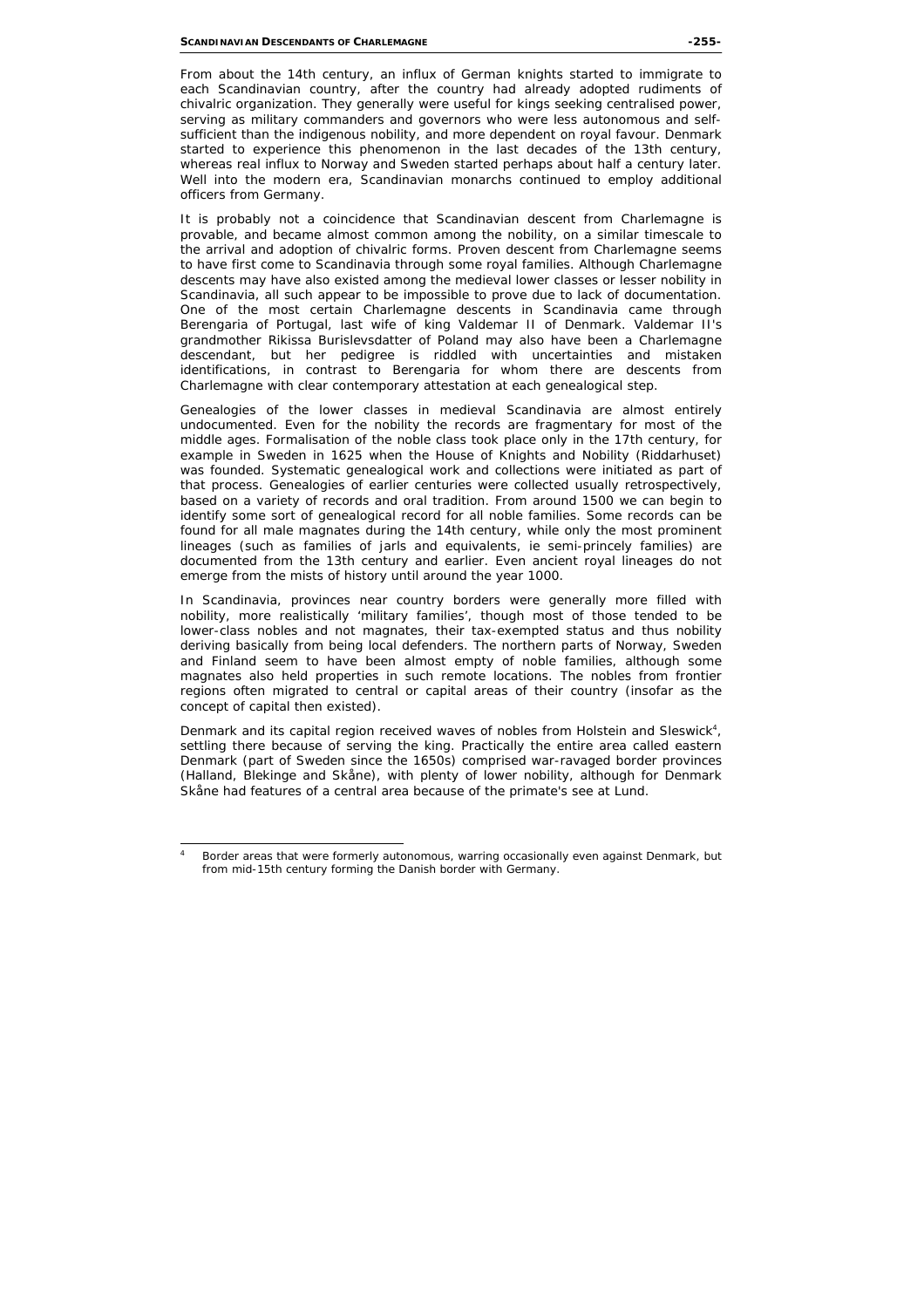Sudermannia and Uplandia in Sweden saw a gradual increase in nobles holding manors there. These often originated from Westrogothia or Smalandia, when an upwardly mobile border noble received higher appointments such as High Councillor. This also started the elevation of status for his family.

Norway's kings resided in Denmark from the 1380s, so there was no clearly defined central area in Norway, and some Norwegian noble families actually relocated to Copenhagen. Norway's greatest concentration of nobility lived in the small Bahus province, at that time against the Swedish border. Medieval Sweden had a multitude of "lower" nobility in its borders with eastern Denmark and southern Norway (Smalandia and Westrogothia; counties of Kalmar, Värend, Finnveden, Njudung, Dalsland; and also Vermelandia).

In medieval Finland, almost none was counted among high nobility; practically all were lower, local nobles, holding their position thanks to local defence obligations. However, their number was disproportionally high: there seem to have been almost as many noblemen as in Sweden west of the Gulf of Bothnia (Samuelson, 1993). Finnish nobility were chiefly located along the southern coast of the country, and some along important river routes inland. Those who lived near Turku, seem to have been best-placed for gaining promotions in royal service.

Indications of the end of the Middle Ages in Scandinavia are: centralisation of administration and power in any kingdom, use of surnames by members of the nobility, reduction in peaceful interaction such as marriages between nobles of different Scandinavian countries, religious reformation and adoption of lutheranism, and Swedish kings started to grant hereditary noble honorifics, baron and count.

### **Purpose, methodology and sources of the present study**

The present article aims:

- a) to provide an overview of historically known families (and gateway ancestors) in medieval Scandinavia that conveyed a proven Charlemagne descent, including an evaluation of the evidence and certainty of these descents
- b) to compile a list of medieval descendants of Agnes Haakonsdottir of Borgarsyssel, who was a reliably proven and well attested descendant of Charlemagne, supported by reliable sources, mostly secondary material, such as Scandinavian prosopographies.

The descendants' tree of Agnes is intended to be an accurate work of reference in its own right, regardless of the links to Charlemagne. It presents a review of mainly wellaccepted Scandinavian genealogies, with confirmatory evidence for some of the genealogical links from fresh analytical assessment of sources such as inheritances and properties.

The main sources used are *Den Introducerade Svenska Adelns Ättartavlor* [EÄ: Genealogical Tables of Swedish Nobility], a nine-volume series edited by Gustav Elgenstierna et al. (1925-36), and the more modern series *Äldre Svenska Frälsesläkter* [ÄSF: Older Swedish Tax-Exempted Families], edited chiefly by Wernstedt and Gillingstam (1958-2001). The latter refers to those medieval Swedish magnate families whose male line did not survive to institutionalization and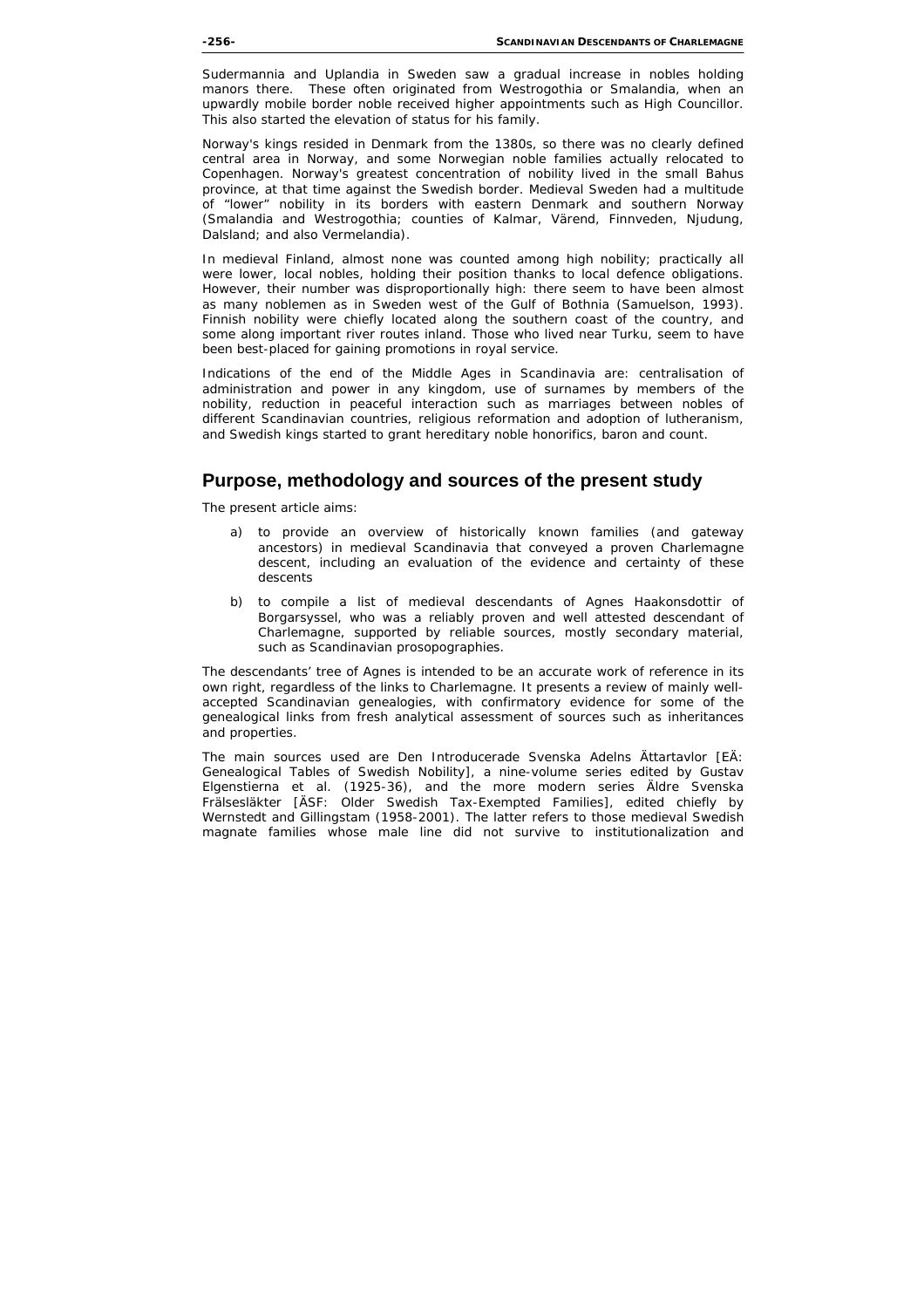registration of nobility in the 1620s. The remaining sources are collected biographical publications and other literature.<sup>5</sup>

I do not claim that the massive Elgenstierna work is necessarily always fully correct. It nevertheless represents received knowledge, and appears to be surprisingly free of grave mistakes. Being an end stage of a longer evolution, obvious errors had mostly been corrected earlier. In the 17th and 18th centuries, the Swedish *Riddarhuset* collected and analysed stem tables (family trees) of all registered noble families, and monitored their contemporary members. They even had certain privileges in having material sent from parishes and local administrations. Almost all of these pedigrees were published in the late 19th century, particularly in the book series of Gabriel Anrep (1858-64), after analysing and correcting the data, as well as axing many historically unsupported mythical ancestries. Half a century later, the working group led by Elgenstierna recompiled them, benefiting greatly from earlier works, and learning from criticisms levied against the earlier collections.

Generally, the lineages listed by Elgenstierna may be trusted as much as can any genealogy not confirmed by DNA evidence, but rather reliant on family records of births and parentages, used for example to determine inheritance. During three centuries of evolution many mistakes and misunderstandings had already been pruned away before Elgenstierna compiled the information. Among tens of thousands of individuals in Elgenstierna, I know of only two cases where the book is inconsistent, giving a different mother in the birth family compared with the married family. Even in these two cases, the uncertainty is apparent to the eyes of a careful reader. Of course this excludes minor typographical errors and mistakes in individual prosopographical details that do not affect the genealogy. Some of the medieval and early modern pedigrees of noble families published by Elgenstierna in the 1930s, appear to be unreliable. For example, recent research has revealed the mythological nature of the earliest Rålamb pedigree published in Elgenstierna, the more accurate (and shorter) pedigree is provided in the above-mentioned *Äldre Svenska Frälsesläkter*.

# **Ancestry of Berengaria and Valdemar II**

By way of background information, there are several alternative routes from Charlemagne to Berengaria of Portugal, some of them seemingly beyond doubt. Two examples (based on *Europäische Stammtafeln, Neue Folge* [ESNF]) are as follows:

- A. *Charlemagne Pippin (Karlman) kinglet Bernard in Italy Pippin (of Senlis) count Heribert I of Vermandois – count Heribert II of Vermandois – Robert de Vermandois, count of Meaux – Adelais of Vermandois – count Fulk III 'Nerra' of Anjou – Ermengarde of Anjou – Hildegarde of Burgundy – William IX of Aquitaine – Agnes/ Mathilde of Poitou – queen Petronella of Aragon – Dulce of Barcelona – Berengaria of Portugal.*
- B. *Charlemagne Louis I the Pious Gisela of the Franks Berengar I of Italy Gisela of Frioul – Berengar II of Italy – Adalbert of Ivrea – Eudes Guillaume of Ivrea, count of Macon in Burgundy – Renaud I of Burgundy – William I of Burgundy – Gisela of Burgundy – Amadeus III of Savoy – Mathilde of Savoy – Sancho I of Portugal – Berengaria.*

Similarly (also based on ESNF), three possible Charlemagne descents to Valdemar II of Denmark are given:

j 5 Although I have supplied these and many other Scandinavian genealogies to Leo van de Pas' Genealogics.org website I have not cited that source here in order to avoid self-referencing.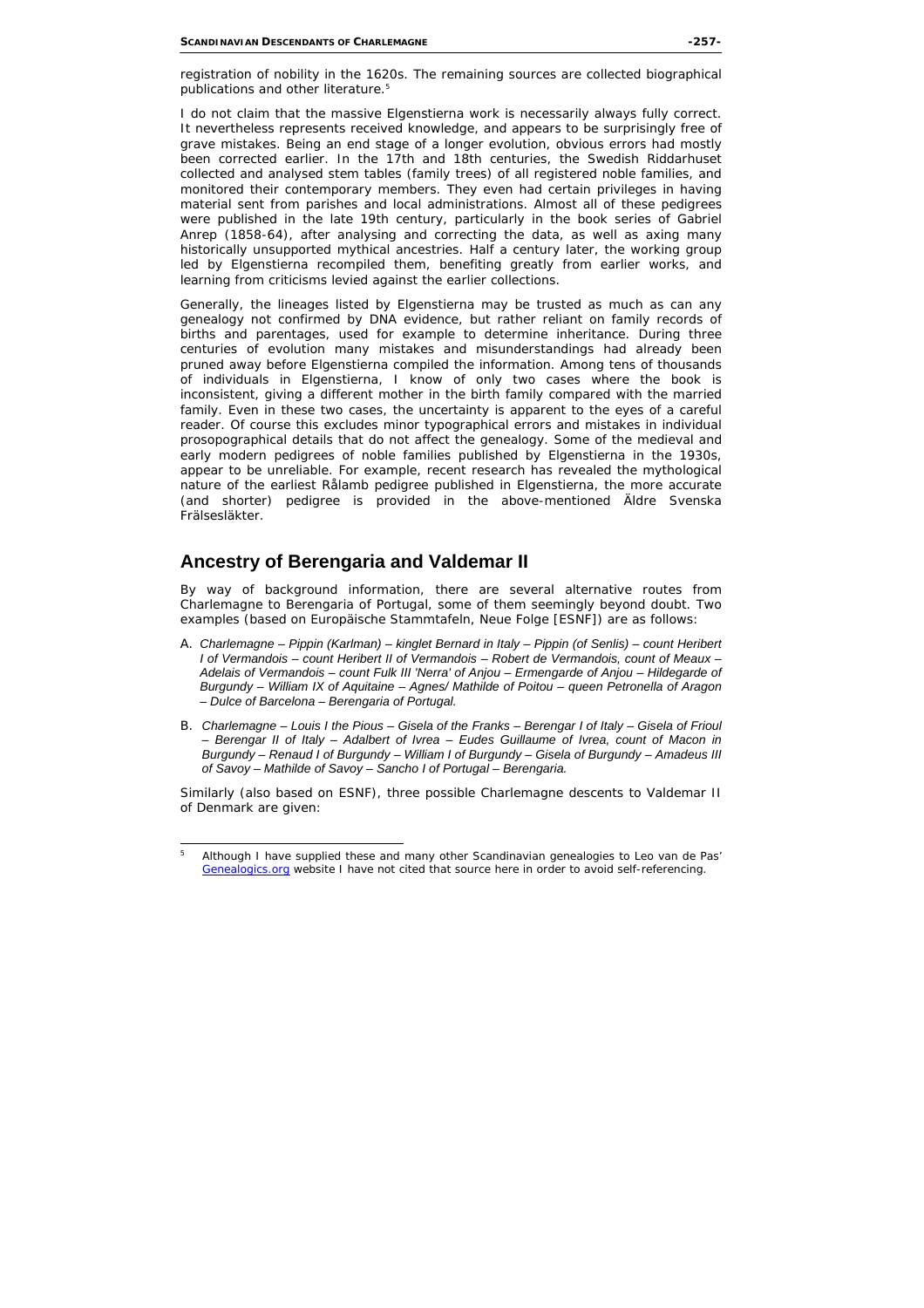- I. *Charlemagne Louis I the Pious Charles II of France Louis II of France Charles III of France – Louis IV of France – Maud of France – Gerberga of Burgundy – Gisela of Swabia – Herman IV of Swabia – Richwara of Swabia – Liutgard of Zähringen (–) Adelaide of Mochental – Salome of Berg-Schelklingen (-) Rikissa Burislevsdotter of Poland - Sofia of Belarusia – Valdemar II*
- II. *Charlemagne Pippin (Karlman) kinglet Bernard in Italy Pippin (of Senlis) count Heribert I of Vermandois – (Cunigunda) of Vermandois – (Konrad of Ortenau) – Konrad of Swabia (–) (Adelia) of Oenningen (–) Dobronega of Kiev – Ladislas I of Poland – Boleslas III of Poland - Rikissa Burislevsdotter of Poland - Sofia of Belarusia – Valdemar II*
- III. *Charlemagne emperor Louis I the Pious emperor Lothair emperor Louis II, king of Italy Ermengard of Italy m Boso of Vienne, king of Burgundy (–) Guilla of Burgundy (–) king Rodolphe II of Burgundy - Adelheid of Burgundy m emperor Otto I – emperor Otto II – Mathilde of Saxony – Richeza of Lorraine – Casimir I "Carol" of Poland - Ladislaus I of Poland – Boleslas III of Poland – Rikissa Burislevsdotter of Poland - Sofia of Belarusia – Valdemar II*

There are weaknesses in each of these three pedigrees, which have been elaborated elsewhere. Summarising the key issues:

- I. Identification of Adelaide of Mochental's parents in such a way that her mother would be Liutgard of Zähringen is unsure at best.
- II. It is uncertain which of Vladimir I of Kiev's concubines or consorts was Dobronega Maria's mother, and moreover, the German (Öhningen, Oenningen) consort of Vladimir as a descendant of the Vermandois family is just an unattested and spurious tradition.
- III. Queen Guilla of Upper Burgundy, possibly mother of king Rudolf II, has in older tradition been identified as the daughter of Ermengarde of the Carolingians, but this is unlikely and she was not necessarily even a daughter of king Boso of Lower Burgundy. Despite the proud boast of the descendants of the last Ottonian emperors to be of Charlemagne's race (which may even have been why Casimir I of Poland was given the onomastically Carolingian name "Karol"), the pedigree to support such a view is not at all well attested, but may rather be considered wishful thinking.

The book of *Descendants of Gorm the Old* (Brenner, 1978) contains a number of genealogical links which are not supported by most genealogists. This does not imply deliberate fabrication, but reflects the existence of a number of traditional medieval Scandinavian royal and noble lineages which are not supported by recent critical research into contemporary evidence. Some obviously false lineages, invented in the Middle Ages or in early modern genealogy, were presumably intended to embellish the roots of certain noble families. Thus Brenner (1978) can be used as a general guide, but its almost every lineage should be checked against standard genealogies and preferably by current and original research.

Regarding *Europäische Stammtafeln* (ES), the genealogical data from the Scandinavian Middle Ages are notoriously weak and problematic. To present them properly would require more space and explanatory text than is possible in a tabulated format. This has, perhaps undeservedly, given *Europäische Stammtafeln's* medieval Scandinavian genealogies a somewhat notorious reputation.

The Scandinavian medieval family trees in the first and second series of ES (Isenburg, Loringhoven) were largely based on 19th century work and accepted some mythical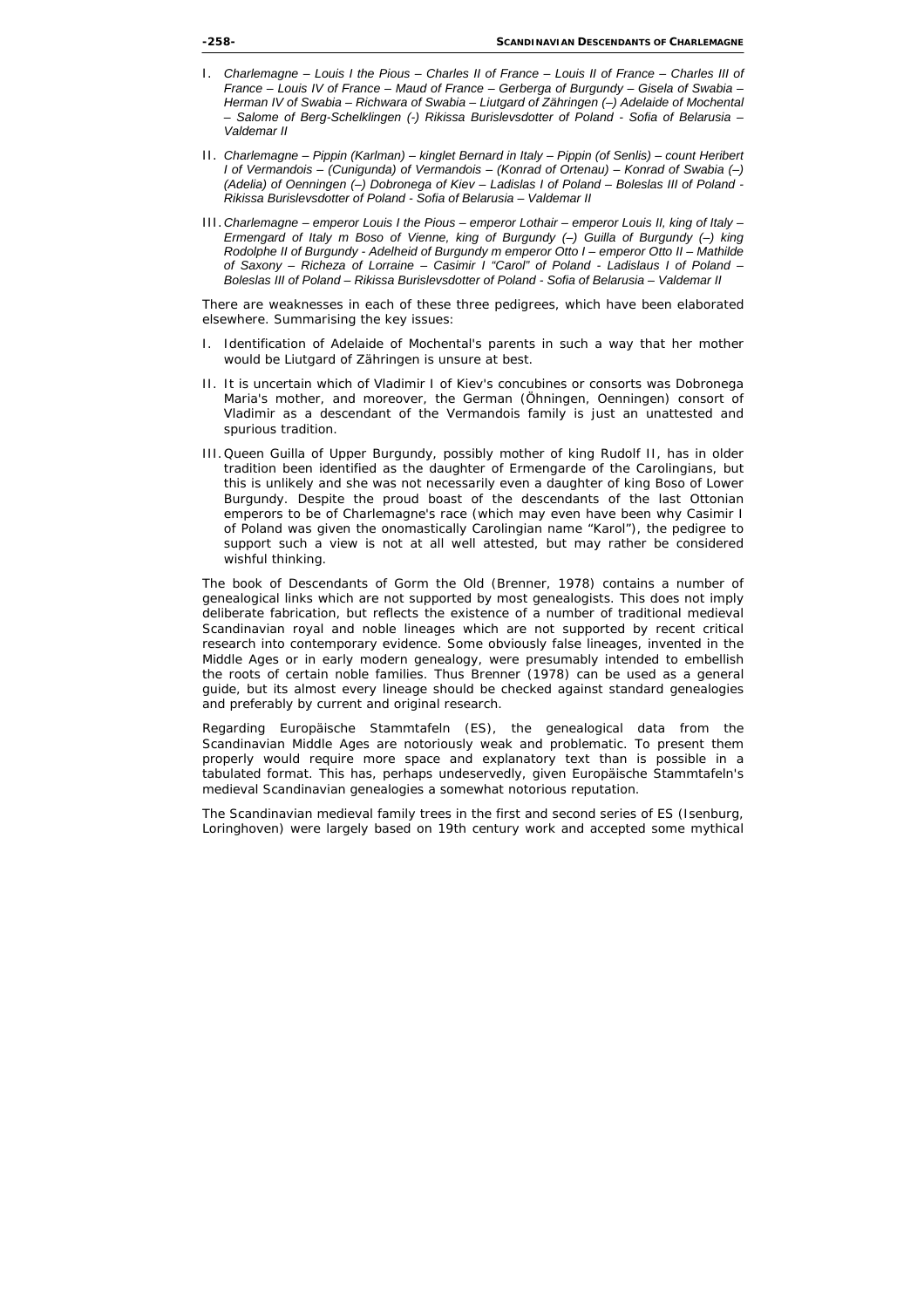pedigrees, lacking in contemporary evidence, as well as some outright fabrications<sup>6</sup>. I believe also the assignation of Sofie, princess-consort of Rostock, as a daughter of the Sverker dynasty, has been a misunderstanding. The Blot-Sven family, presented in the older ES series, is unattested. Descents from him to king Sverker I and king Eric IX are guesses and myths, and do not even enjoy the status of established folklore.

Despite all this, the Isenburg ES is much more reliable than early modern genealogies of nobility; having dispensed with many mythical and legendary pedigrees, particularly those stretching back far beyond the existence of any primary Scandinavian sources.

The new series of ES (Schwennicke, ESNF) is of mixed value. Concerning Scandinavia there are many improvements compared with Isenburg, but it does introduce a new, risky element through the presentation of uncertain pedigree reconstructions, without appropriate reservations.

Many Scandinavian medieval lineages before the 14th century are, unfortunately, more or less educated guesses based on genealogical reconstructions. Although the weak points are usually mentioned in the primary or secondary publications where the lineages are proposed, all too often ESNF gives the proposed lineage without qualification or warning. The recent century has produced a lot of analytical and critical research on Swedish medieval genealogy, including plausible reconstructions which are nevertheless educated guesses, fitted to existing evidence from primary sources, with limited, often weak, support. They might be true (their proponents being often competent prosopographers and medievalists), but such reconstructions cannot be claimed as proven by primary evidence. In some cases further analysis has cast doubt on these reconstructions of Scandinavian genealogies while ESNF fails to provide appropriate warnings.

ESNF provides a detailed genealogy *Nachkommen von Harald Schönhaars*, running to several pages. It is based on Norse legend, known to be partly unreliable, even in places internally inconsistent, although in all likelihood incorporating an element of genealogical truth. The so-called Fairhair dynasty can be presumed to be a later concoction of separate lineages. For example, the male-line descent of Sigurd Syr from Harald Fairhair/Schönhaar is very uncertain, redolent of a later, possibly 12thcentury, creation in support of the established royal Hardraada dynasty's legitimacy claims. It is very likely that the lord Halvdan, father of kinglet Sigurd Syr, was not identical with a possible Halvdan in Hadafylke, grandson of king Harald Fairhair; and certainly there exists no even near-contemporary attestation of the existence of such persons nor their pedigree.

Although some pedigrees based on fabrications and legends from the Isenburg series have been removed from ESNF, other suspicious myths and fabrications (such as Sune Sik) are now introduced. Sune Sik, alleged son of king Sverker I and alleged father of Ingrid Ylva, is nowhere attested in near-contemporary sources.

j 6 such as the ill-reputed Tofta pedigree, starting with the alleged issue of king Eric X of Sweden. Their family escutcheon depicted 'chevron' *ie* 'Sparre'. History does not record any Märta Eriksdotter as a child of Eric X. The family did not own Tofta until the 14th century, thus Märta's husband was not lord of Tofta even had she existed. Sixten from the late 13th century is known only on the basis of his children's patronymics. His ancestry cannot be traced, and he was son nor grandson of the putative Märta. The entire 'royal' Tofta lineage has been longconsidered an invention produced in the *Chronicle of Charles* and in a new preamble to the *Chronicle of Eric* in the mid-15th century, seemingly to provide Charles VIII with a royal pedigree.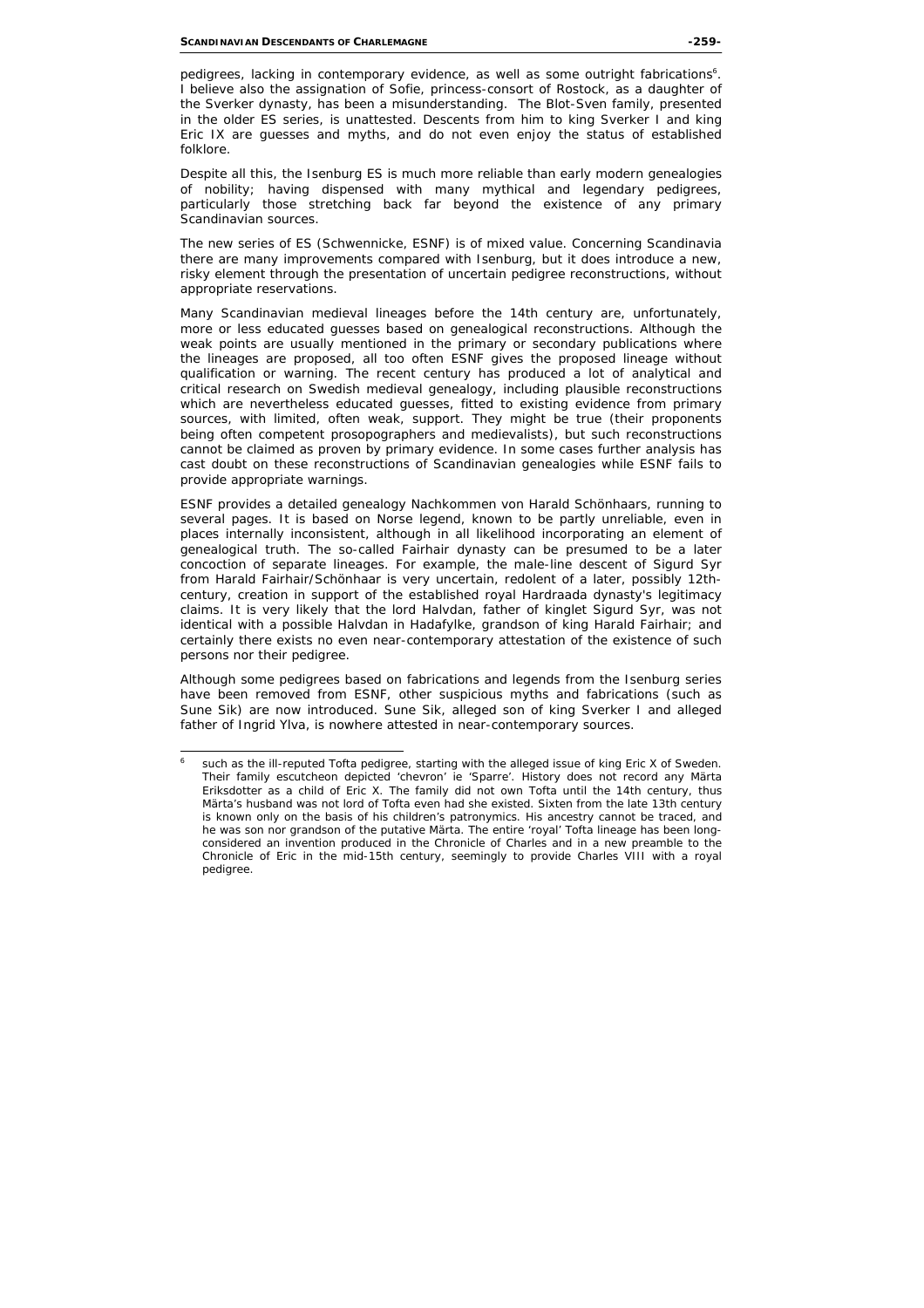A rare example of how the newer ES series has in places worsened compared with the older is provided by Sigurd and Haakon, sons of king Sverre of Norway, who were not issue of Sverre's wedded wife and queen-consort, Margret Eiriksdottir of Sweden. However, ESNF actually assigns Margret as their mother, whereas the Isenburg-Loringhoven series assign them as children of Sverre's first wife (concubine?) Astrid Roesdottir from the Faroe Islands, which corresponds much better to reality than does Margret's motherhood. Sigurd was most probably Astrid's son, as possibly was Haakon. There is no contemporary evidence for Haakon's mother, but his probable time of birth fits with his mother being Astrid, otherwise it was some other concubine of Sverre. This Haakon Sverreson, king Haakon III, became the putative greatgrandfather of king Haakon V of Norway, a Charlemagne descendant listed below.

# **An example of descent from Charlemagne spreading through Scandinavia in the late Middle Ages**

The spread of Charlemagne's descent from Valdemar II and Berengaria's sons was initially very slow, and practically limited to royalty. But one clear lineage, having many non-royal descendants throughout Scandinavia at the end of the Middle Ages, passes from Berengaria to Agnes Haakonsdottir, Lady of Borgarsyssel, a natural daughter of King Haakon V of Norway [ESNF II tables 100 and 111]:

*Berengaria of Portugal, married Valdemar II of Denmark* 

| *Eric IV of Denmark, married Jutta of Saxony, herself a descendant of Charlemagne, several times over* 

| *Ingeborg of Denmark, married Magnus VI ("IV") of Norway* 

*| Haakon V of Norway, had a concubine (whose name is not unambiguously confirmed) before his marriage with Eufemia of Rügen* 

*|* Agnes Haakonsdottir, <sup>7</sup> illegitimate (legitimated) daughter of king Haakon V

The genealogies presented here are collected from generally credible secondary literature, particularly EÄ and ÄSF. There may be some omissions as even legitimate children were not necessarily all known to genealogists working several centuries later. Generally, these listed lineages may be trusted. In most cases children who died well before adulthood have been omitted from the chart.

The descent includes few sustained clearly Norwegian lines (*cf* Vigerust, 1992, but see also Bjønnes *et al*., 1994), while the vast majority resided in Sweden. The most important Norwegian lineages were those of Giske, Nesoy and Austraat (the main branch of the first of which went totally extinct, at least in the legitimate line). In the 16th century, a handful of Danish families emerge as cognatic offshoots of the issue. Several Finnish families had this descent by the 16th century, reflecting the substantial marriage interactions between Sweden and Finland among the upper

<sup>—&</sup>lt;br>7 Agnes Haakonsdottir of Borgarsyssel was born by someone other than queen Eufemia. Agnes was in 1302 recognized as one of the heirs to the Norwegian throne. She married lord Havtore Jonson of the family of Sudreim, with whom Agnes had two well-attested sons, Jon and Sigurd, heirs of Borgarsyssel. Houses founded by them, with numerous descendants, were unable to rise to be monarchs, despite some attempts, and remained at the level of noble class, supplying children into marriage with other nobles, not royalty. Some nine generations from Agnes are presented in the chart (Table I).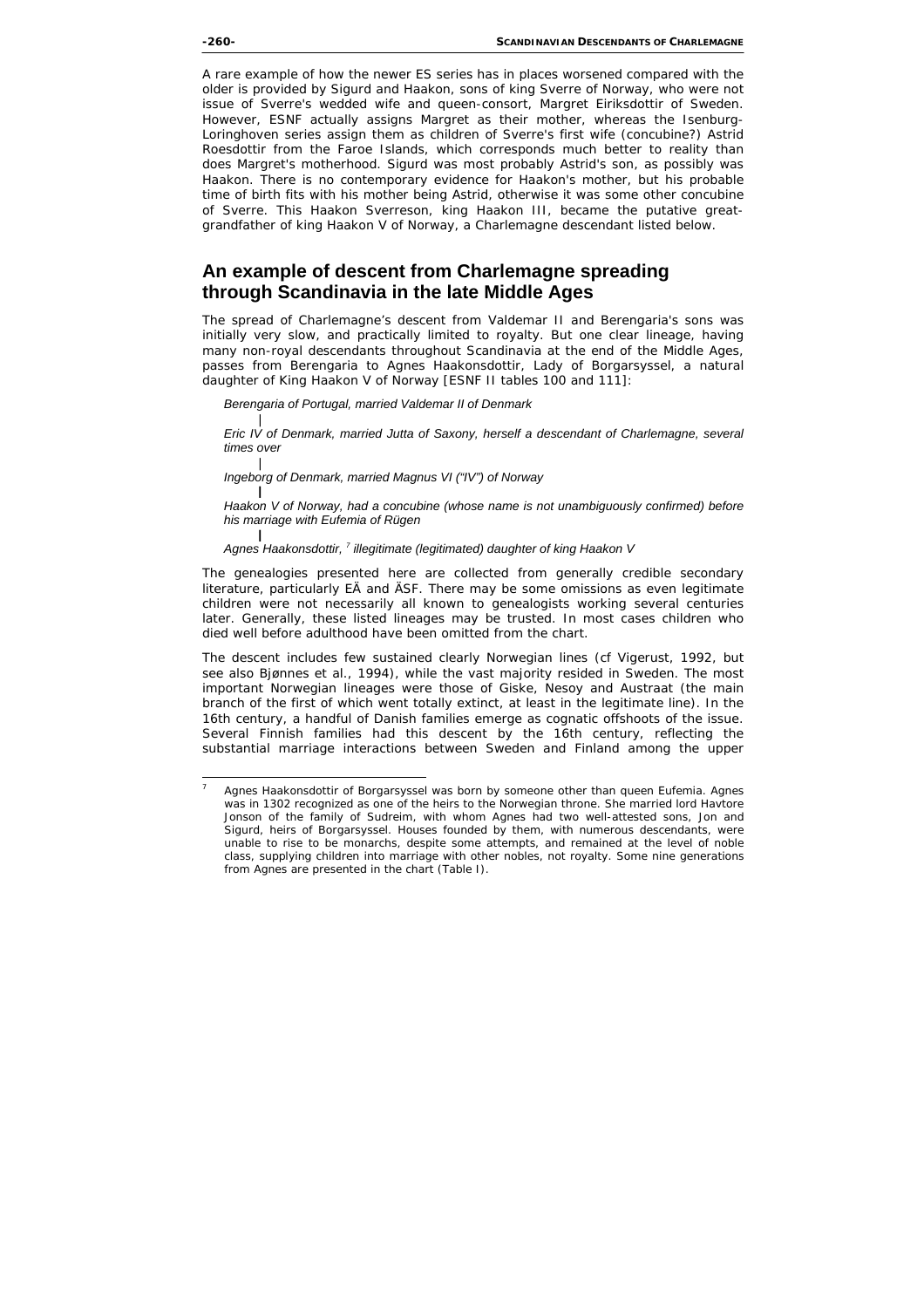classes, as the Middle Ages turned to the early modern. Some Livonian<sup>8</sup> nobles married ladies of this descent in the latter half of the same century. A lady-in-waiting of Elizabeth I of England, married in Wiltshire, England, has numerous descendants in Great Britain and New England. One Swedish family inherited a substantial fief in Rhineland (part of the county of Falkenstein), which led to their partial residence there. However, the overwhelming majority of descendants were Swedish subjects. Many of these Swedish families resided in the western provinces of Sweden, close to Norway, and some were regarded as half-Norwegians. Even so, around half of the total issue were not even close to Norway's borders.

The chart (Table I) follows the recorded descents until around mid-16th century, thereby giving links to modern families. In the 8th and 9th generations cousin marriages, between the descendants of Agnes, start to occur frequently. This is one reason not to pursue the listings further here as they would become hopelessly complex and repetitive. Surnames came into use among Swedish nobility in the late 16th century; almost all the lineages here are listed up to the development of surnamed descendants, which will facilitate linkages to modern families. The spread of this descent to commoner classes in the Middle Ages is through natural children of the listed nobles. Most remained unrecorded, however there is no question that many such illegitimate children must have existed.

In the two centuries following (17th and 18th) Scandinavian nobility was a mainly closed class in the sense that its offspring generally married only other nobles, chiefly because of legislation aimed at the preservation of privileges. Upward social mobility was possible through ennoblements of meritorious or wealthy commoners but noble daughters had little marital access to those who remained commoners. Legitimate descent linked to commoners was therefore rare before the 19th century.

#### **Table I: Two centuries of descent from Agnes Haakonsdottir of the Fairhair dynasty**

- **A1** Agnes Haakonsdottir of Borgarsyssel [ESNF II table 111], married 1302 councillor, knight Havtore Jonson of Sudreim (c1275-1319) [EÄ VI p 391, NBL IV p 174..175]
	- **B1** Jon Havtoreson, Lord of Borregaard and Huseby (c1312-c1387) [EÄ VI p 391..393, ÄSF I:1 p 90..91, ÄSF I:2 p 166]
		- **C1** Cecilia Jonsdottir, Heiress of Forsvik, d 1411 [EÄ VI p 393], married knight Ulf Holmgeirson, of the Lejonbalk, dc 1396 [ÄSF I:2 p 166]
		- **C2** Haakon Jonson of Sudreim, of the Lejon, dc 1392, 1387 proposed king of Norway [EÄ VI p 393, ÄSF I:1 p 91]
		- **C3** Ulv Jonson, Lord of Ervalla, Faanoe, Vreta, Saeby, and Huseby, Norwegian councillor (d 1415) [EÄ VI p 393]
			- **D1** Birgitta Ulfsdotter of Ervalla, Heiress of Faanoe [EÄ VI p 393], married Jösse Eriksen, of the Lykke, bailiff of Dalecarlia etc, executed by beheading 1436
			- **D2** Katarina Ulfsdotter of Ervalla, buried 1415 [EÄ VI p 393, EÄ I p 514], married knight Tord Bonde, Lord of Bordsjoe, d 1412 [EÄ I p 514]
				- **E1** Märta Tordsdotter of Bordsjoe [EÄ I p 514], married 1418 councillor Bengt Henningson Königsmark, lord of Broby [EÄ I p 514, ÄSF I:3 p 313, ÄSF II:1 p 44, 47]
					- **F1** Karin Bengtsdotter Königsmark, Heiress of Faanoe [ÄSF II:1 p 47] married councillor Johan Nilsson Gädda, Lord of Faallnes, dc 1454 [ÄSF II:1 p 46..48]
						- **G1** Kristina Jonsdotter Gädda, Heiress of Faanoe [ÄSF II:1 p 47..48], married c1460 Arvid Birgersson ('Arvid Trolle'), Lord of Bergkvara and Bo, d 1505 [EÄ VIII p 371]

 8 Strictly, Livonia was a region of southern Estonia and northern Latvia originally settled by the Livs, a Finnic people, but in its more general sense refers to the modern Baltic states of Latvia and Estonia.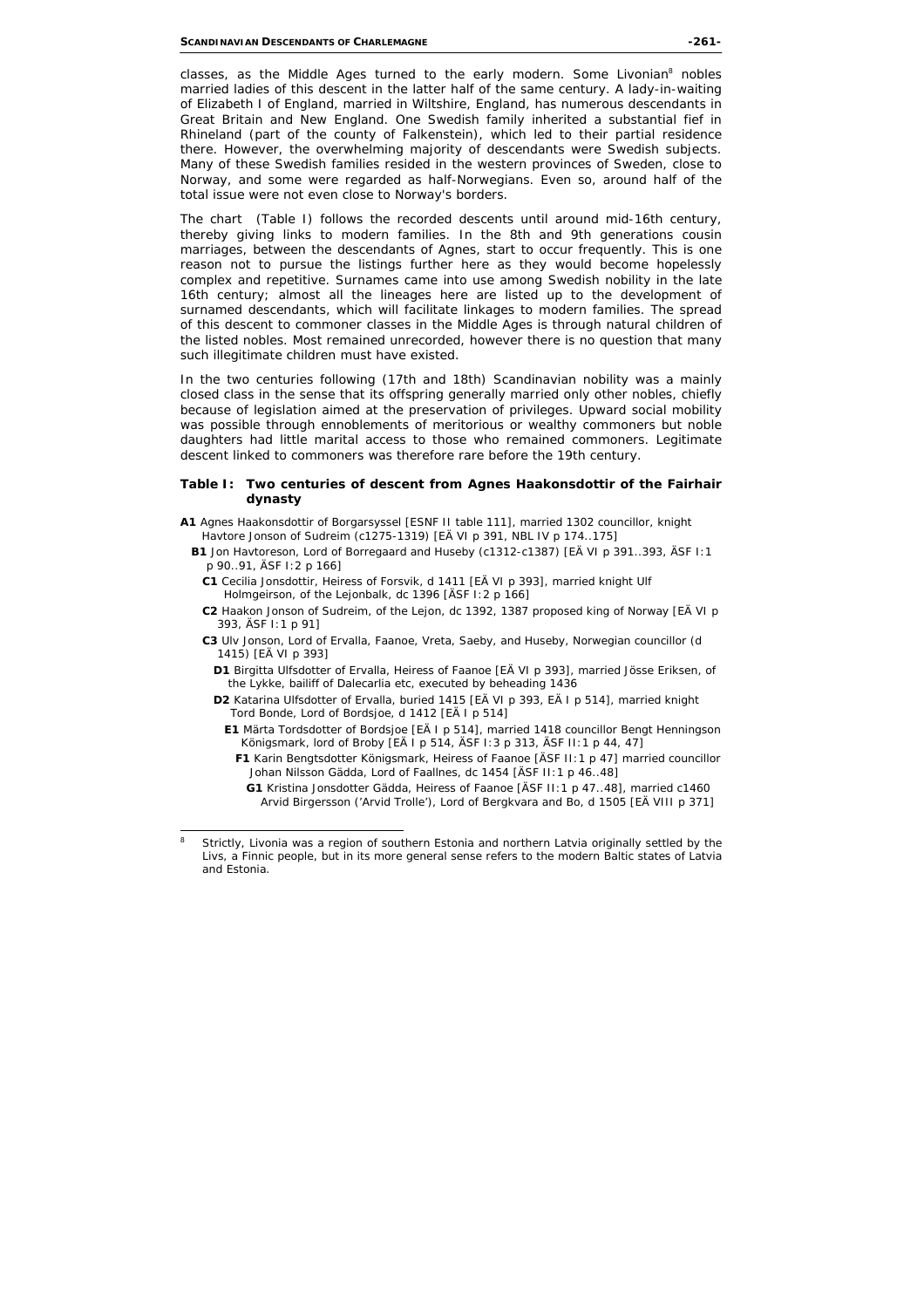- **H1** Erik Arvidson Trolle ('Eric Trolle'), Lord of Faanoe and Lagnoe, dc 1530 [EÄ VIII p 371..372]
	- **I1** Gustavus Erici Trolle ('Gustav Trolle'), archbishop of Uppsala, Lord of Ekholmen (bap 1488, d 1535) [EÄ VIII p 372]
	- **I2** Beata Eriksdotter Trolle, Heiress of Faanoe, d 1591 [EÄ VIII p 372]; married Gabriel Kristiernsson, 1st baron of Lindoe, Morby, Steninge etc and Oxenstierna, High Constable of Sweden, d 1585 [EÄ V p 591, ESNF VIII p 155]
		- **J1** baroness Anna Gabrielsdotter Oxenstierna [EÄ V p 591], married firstly Hans Claesson Kyle, Lord of Erstavik, d 1583 [EÄ IV p 368], married secondly Lage Axelsson Posse, Lord of Skörtorp, see below [EÄ VI p 8]
		- **J2** baroness Kerstin Gabrielsdotter Oxenstierna, d 1603 [EÄ V p 591], married Axel Åkesson, Lord of Algö (1555-1601) [EÄ VII p 365..366]
		- **J3** baroness Birgitta Gabrielsdotter Oxenstierna, Heiress of Geddeholm and Faanoe [EÄ V p 591], married 1576 councillor Bent Svendsen Ribbing, Lord of Svanseryd, justiciar of Dalecarlia and Westmannia (1541-1594) [EÄ VI p 290]
		- **J4** Kristiern Gabrielsson Oxenstierna, 2nd Baron of Steninge and Oxenstierna (1545-92) [EÄ V p 592, ÄSF II:1 pp 15..16], marriage see below
		- **J5** Erik Gabrielsson Oxenstierna, 3rd Baron of Bjornoe, Lindoe and Oxenstierna, d 1594 [EÄ V p 594, ÄSF II:1 p 16], marriage see below
		- **J6** baron Bengt Gabrielsson Oxenstierna, Heir of Morby, d 1591 [EÄ V p 592..593, ÄSF II:1 p 98], marriage see below
		- **J7** baron Arvid Gabrielsson Oxenstierna, Heir of Engsoe, d 1585 [EÄ V p 591]
		- **J8** baroness Märta Gabrielsdotter Oxenstierna (1549-c1590) [EÄ V p 591], married Kasper Tiesenhausen
		- **J9** baron Gustaf Gabrielsson Oxenstierna, Heir of Fiholm (1551-1597) [EÄ V p 593], marriage see below
		- **J10** baroness Elisabet Gabrielsdotter Oxenstierna, d 1594 [EÄ V p 591], married Göran Knutsson Posse, Lord of Hellekis (1556-1661) [EÄ VI p 4]
		- **J11** baron Johan Gabrielsson Oxenstierna, Heir of Lindoe (1557-1607) [EÄ V p 591]
	- **I3** Ingeborg Eriksdotter Trolle, Heiress of Lagnoe, d 1590 [EÄ VIII p 372], married Niels Eriksen Ryning, Lord of Gimmersta, d 1578 [EÄ VI p 631]
		- **J1** Olof Nilsson Ryning, Lord of Tyresoe [EÄ VI p 631..632], marriage see below
		- **J2** Peder Nilsson Ryning, Lord of Lagnoe [EÄ VI p 631..632]
		- **J3** Axel Nilsson Ryning, Lord of Tuna, High Admiral, High Constable of Sweden (1552-1620) [EÄ VI p 631]
		- **J4** Erik Nilsson Ryning, Lord of Gimmersta, d 1613 [EÄ VI p 631..633]
		- **J5** Anna Nilsdotter Ryning, d 1574 [EÄ VI p 631]
		- **J6** Kerstin Nilsdotter Ryning, d 1616 [EÄ VI p 631], married Klaus Hansson, Lord of Årsta and Vendelsoe [EÄ I p 370]
- **H2** Jon Arvidson Gädda [EÄ VIII p 371, ÄSF II:1 p 48]
- **G2** Karin Jonsdotter Gädda, dc 1476 [ÄSF II:1 p 48, EÄ I p 359], married 1472 councillor Johan Stensson Bese, Lord of Herrsetra, d 1505 [ÄSF II:1 p 48, ÄSF II:1 p 92, EÄ I p 359]
	- **H1** Gunilla Juhanantytär Bese, Heiress of Benhamra and Herrsetra, 1511-13 ruling Dowager Margravine of Viipuri and Savonlinna (1473-1553) [EÄ I p 359], married Eerikki Tuurenpoika, Margrave and Castellan of Viipuri and Savonlinna, d 1511 [EÄ I p 358..359]
		- **I1** Anna Eerikintytär, of the Bielke, 1520-21 Commandress of Kalmar castle [EÄ I p 359], married Johan Månsson, Lord of Göksholm, d 1520 [EÄ V p 389..390]
		- **I2** Kaarina Eerikintytär, of the Bielke, Heiress of Benhammar [EÄ I p 359], married firstly Toni Eerikinpoika, castellan of Raasepori (executed by beheading 1522) [DAA 1900 p 423, 439..440, EÄ VIII p 342], married secondly Arvi Kustaanpoika Vestgote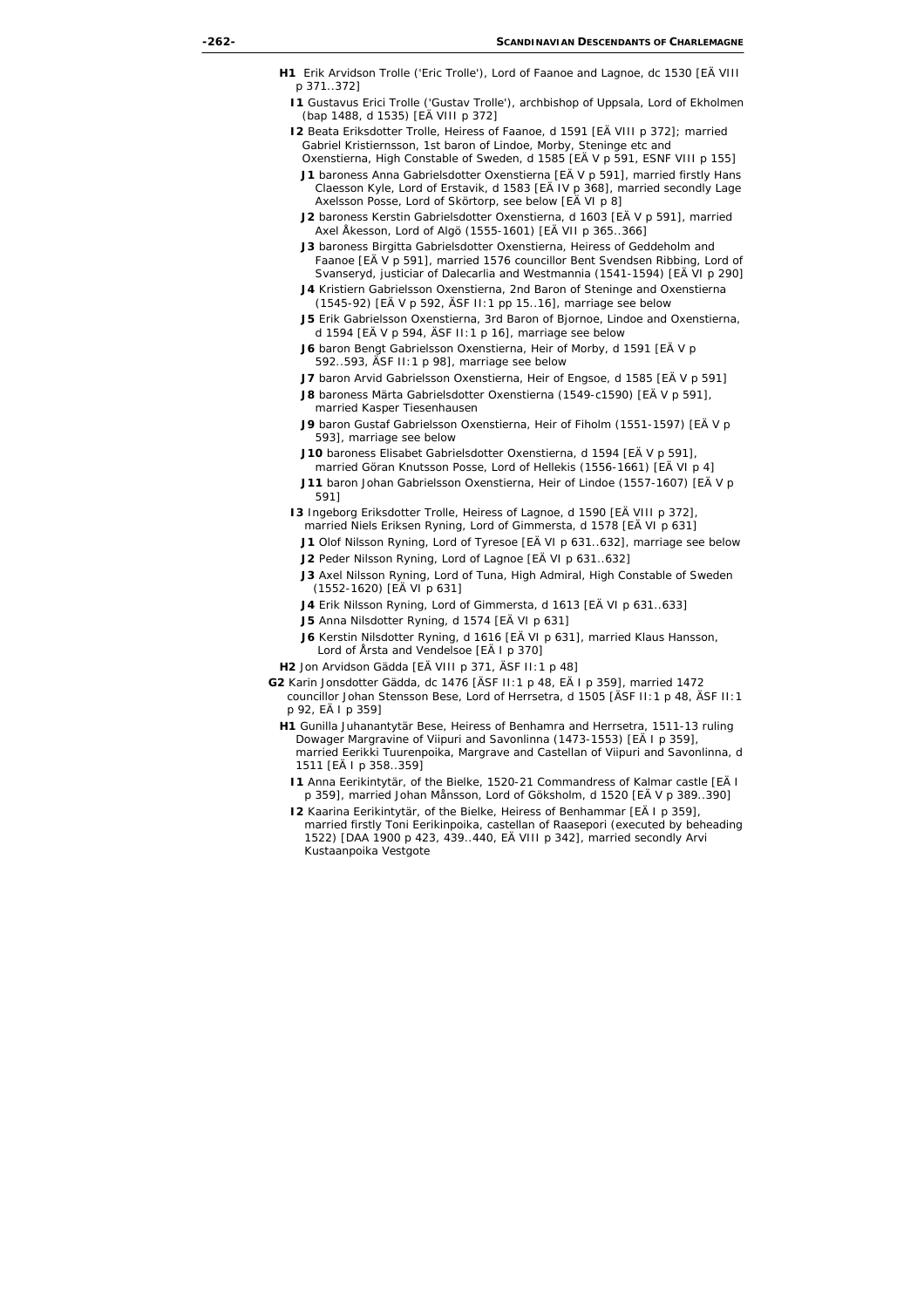- **J1** Ingeborg Tonintytär Tott [DAA 1900 p 440, EÄ VIII p 342], married 1536 Juho Nuutinpoika Kurki, Lord of Laukko (1503-1577) [EÄ IV p 337..338]
- **J2** Eerikki Toninpoika Tott, Lord of Benhammar and Skedeboholm [DAA 1900 p 440, EÄ VIII p 342]
- **J3** Metta Tonintytär Tott, d 1616 [DAA 1900 p 441, EÄ VIII p 342], married Yrjänä Hannunpoika, Lord of Högsjögaard, d 1596
- **I3** Niilo Eerikinpoika, of the Bielke [EÄ I p 359]
- **I4** Tuure Eerikinpoika, of the Bielke, Lord of Benhamra and Paatorp [EÄ I p 359]
	- **J1** Anna Tuurentytär Bielke, d 1573 [EÄ I p 359], married admiral and justiciar, knight Maunu Sveninpoika 'Somme', Lord of Vesterby, d 1571 [ÄSF I:3 p 251]
	- **J2** Ingegerd Turesdotter [EÄ I p 359], married Knut Haraldsson of Bjurum, d 1566 [EÄ VII p 360]
	- **J3** Elin Turesdotter Bielke [EÄ I p 359], married Ivar Månsson
- **I5** Barbro Eerikintytär, of the Bielke [EÄ I p 359], married Måns Johansson av Göksholm, Lord of Bro (see below), c1498-1555 [EÄ V p 390]
- **I6** Akseli Eerikinpoika, of the Bielke, Lord of Heredsseter and Revelsta (c1500- 1559) [EÄ I p 359, EÄ VI p 3]
	- **J1** Margareta Axelsdotter Bielke, d 1591 [EÄ I p 359], married Johan Åkesson, Lord of Göksholm, d 1565 [EÄ V p 402] (her issue below)
	- **J2** Johan Axelsson Bielke, Lord of Liljestad, Revelsta and Heredsseter (d 1576) [EÄ I p 360, EÄ VI p 3]
	- **J3** Ebba Axelsdotter Bielke, d 1588 [EÄ I p 359], married Nils Göransson Gyllenstierna, 1st baron of Lundholmen, High Justiciar of Sweden, d 1601 [EÄ III p 359]
	- **J4** Barbro Axelsdotter Bielke (1556-1624) [EÄ I p 359], married baron Gustaf Gabrielsson Oxenstierna, Heir of Fiholm (1551-1597) [EÄ V p 593, ESNF VIII table 155]
	- **J5** Karin Axelsdotter Bielke [EÄ I p 359], married Olof Nilsson Ryning, Lord of Tyresoe, d 1589 [EÄ VI p 631..632]
- **D3** Peder Ulfsson, Lord of Ervalla and Huseby, dc 1440 (possibly killed) [EÄ VI p 393]
	- **E1** knight Ogmund Peterson Bolt, dc 1465 [EÄ V p 389] *[note A]*
	- **E2** knight Jon Peterson of Ervalla, Lord of Huseby, Norwegian councillor [EÄ VI p 393]
	- **E3** knight Ulf Pedersson, Lord of Ervalla, Swedish councillor, dc 1490 [EÄ VI p 393] *[note B]*
		- **F1** knight Jöns Ulfsson, Lord of Ervalla, d. before 1506 [EÄ VI p 393]
			- **G1** Brita Jönsdotter, Heiress of Ervalla [EÄ VI p 393], married secondly knight Måns Bryntesson, Lord of Oplo, Swedish councillor, d 1529 [EÄ IV p 707], married thirdly knight, magister Kristofer Andersson Röd, Lord of Hedåker, Swedish councillor, d 1548 [ÄSF II:1 p 98]
				- **H1** Ebba Maununtytär Lilliehöök, Heiress of Oplo, created 1st countess of Raasepori [EÄ IV p 707..708], married Sten Eriksson, 1st Baron of Grevsnes and Upplo, d 1568, who at deathbed was promised to be created count [EÄ IV p 599..600]
					- **I1** countess Marjatta Stenintytär of Raasepori (1549-1586) [EÄ IV p 600]
					- **I2** countess Edla Stenintytär of Raasepori, 'Edla Levenkopf' (1552-1586) [EÄ IV p 600], married Mauritz Birgersson Grip, 3rd baron of Vines, Lord of Taerna, (1547-1591) [ÄSF II:1 p 30..33]
					- **I3** Akseli Steninpoika Löwenkopff, 2nd count of Raasepori (deposed) and *jure uxoris* count of Falkenstein (1554-1619) [EÄ IV p 600]
					- **I4** countess Anna Stenintytär of Raasepori (1558-1599) [EÄ IV p 600], married Erik Turesson Bielke, Lord of Salsta and Geddeholm (1564-1599) [EÄ I p 362..363]
					- **I5** Mauri Steninpoika, 3rd count of Raasepori (1559-1607) [EÄ IV p 600, 628..629]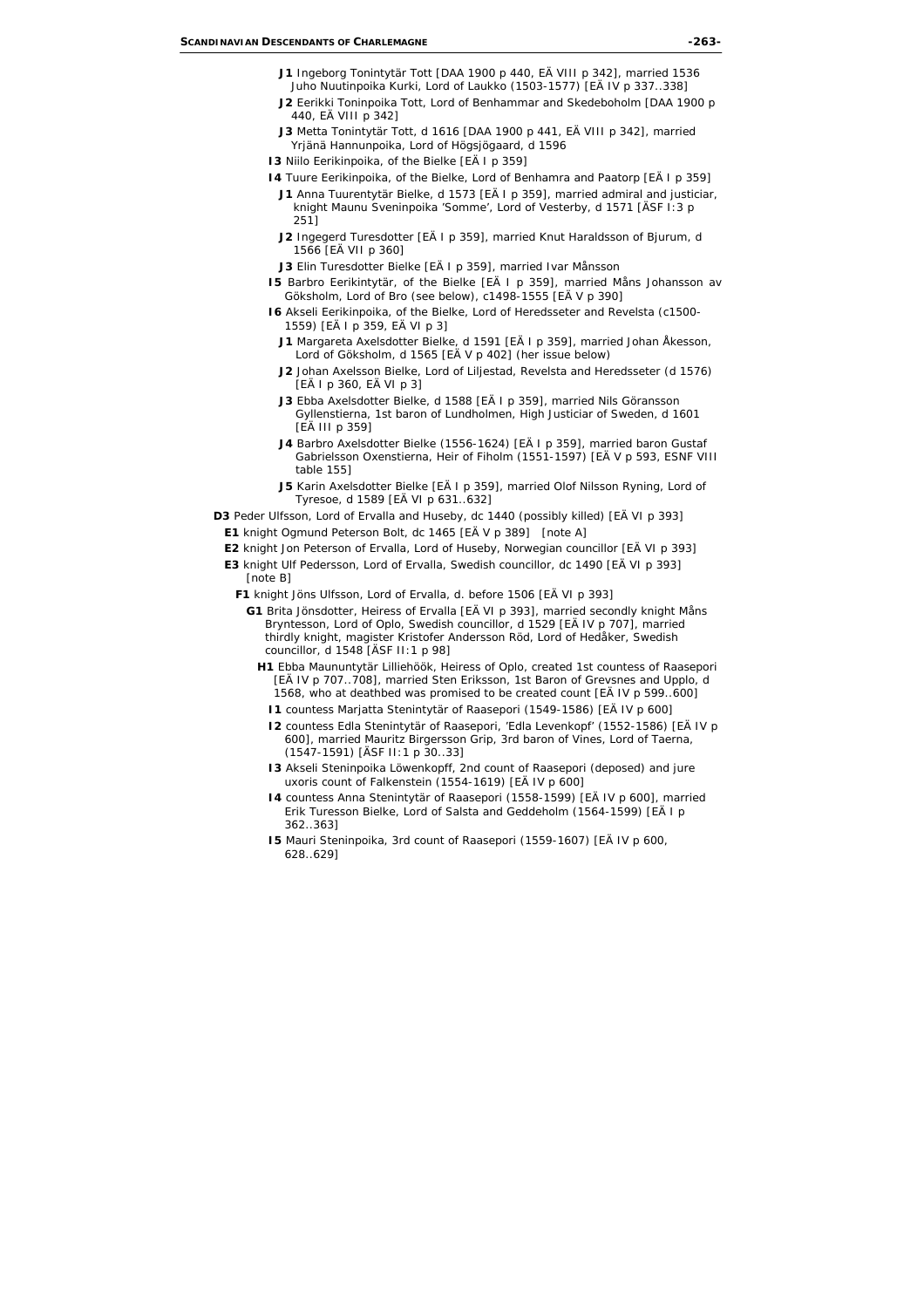- **I6** countess Elisabet Stenintytär of Raasepori (1561-1612) [EÄ IV p 600], married Svante Turesson Bielke, baron of Horningsholm and Salsta (1567-1609) [EÄ I p 363]
- **I7** countess Pirita Stenintytär of Raasepori (1567-1611) [EÄ IV p 600], married Magnus Pederson Brahe, 4th count of Visingsborg, High Justiciar (1564-1633) [EÄ I p 556, ESNF VIII p 151]
- **H2** Ingeborg Kristofersdotter of Hedåker, of the Röd-Ekeblad, [ÄSF II:1 p 98], married ambassador and justiciar, councillor Gustav Johansson, Lord of Haga, 1st count of Enköping and Bogesund, baron of Lindholmen, d 1566 [ÄSF II:1 p 97..98]
	- **I1** Johan Gustafsson Ros, 2nd count of Bogesund, suicided 1581 [ÄSF II:1 p 98]
	- **I2** countess Sigrid Gustafsdotter av Bogesund, Heiress of Lindholmen, d 1586 [ÄSF II:1 p 98], married baron Bengt Gabrielsson Oxenstierna, Heir of Morby, d 1591 [EÄ V p 592-593, ESNF VIII table 155]
- **F2** Karin Ulfsdotter of Ervalla, Heiress of Svenneby [EÄ VI p 393], married knight Karl Knutson, Lord of Bjorkvik (dc 1497) [ÄSF II:1 p 10]
	- **G1** justiciar, councillor and knight Holger Karlsson, Lord of Bjorkvik (d 1541) [ÄSF II:1 p 10..11, p 25]
		- **H1** justiciar and councillor Karl Holgerson Gera, 1st baron of Bjorkvik (d 1566) [ÄSF II:1 p 14..15]
			- **I1** baron Holger Gera, Heir of Bjorkvik (c1556-1566) [ÄSF II:1 p 15]
			- **I2** baroness Benedicta Karlsdotter Gera, Heiress of Eka (dc 1592) [ÄSF II:1 p 16], married Erik Gabrielson Oxenstierna, 3rd Baron of Bjornoe, Lindoe and Oxenstierna, d 1594 [EÄ V p 594, ESNF VIII table 155]
			- **I3** baroness Beata Karlsdotter Gera, Heiress of Bjorkvik (dc 1612) [ÄSF II:1 p 15..16], married Kristiern Gabrielson Oxenstierna, 2nd Baron of Steninge and Oxenstierna (1545-92) [EÄ V p 592, ESNF VIII table 155]
		- **H2** Katarina Holgersdotter of Bjorkvik (d 1558) [ÄSF II:1 p 11..12], married Ture Pedersson Bielke, Lord of Kraakerum and Salsta (1512-77) [EÄ I p 362..363]
			- **I1** Peder Turesson, Heir of Kraakerum (d young) [EÄ I p 362]
		- **H3** baroness Ebba Gera (d 1580) [ÄSF II:1 p 12]
		- **H4** baroness Emerentia Holgersdotter Gera (d 1566) [ÄSF II:1 p 12..13], married councillor and knight Abraham Eriksson, Lord of Ekeberg (killed 1556) [EÄ IV p 547]
			- **I1** Ebba Abrahamsdotter of Ekeberg (d young) [EÄ IV p 547]
		- **H5** justiciar Jöran Holgersson Gera, 1st baron of Ollonoe (d 1588) [ÄSF II:1 p 13..14]
- **F3** Elin Ulfsdotter (of Ervalla) [EÄ VI p 393], married councillor Henrik Erlandsson, Lord of Fyllingarum, justiciar of Ostrogothia [EÄ I p 697] *[note B]*
	- **G1** Swedish councillor Ulf Henriksson, Lord of Fyllingarum, dc 1583 [EÄ I p 697..698], married Agneta Knutsdotter Lillie, Heiress of Norrnes [EÄ IV p 669], below *[note C]*
		- **H1** Brita Ulfsdotter Snakenborg, Heiress of Uddboö, d 1603 [EÄ I p 697], married firstly admiral Erik Nilsson, Lord of Hessleby [EÄ II p 132], married secondly Lars Åkesson Soop, Lord of Dagsnes (1559-1607) [EÄ VII p 366]
		- **H2** Gertrud Ulfsdotter Snakenborg (1545-1588) [EÄ I p 698], married Kristofer Andersson Grip, Lord of Stensnes (1518-1599, beheaded) [EÄ III p 265..266]
		- **H3** Helena Ulfsdotter Snakenborg, Marchioness of Northampton (1549-1635) [EÄ I p 698], married firstly William Parr, 1st Marquess of Northampton, d 1571, married secondly privy councillor and knight Thomas Gorges, of Langford (founder of Longford Castle in Wiltshire) (1536-1610)
			- **I1** Elizabeth Gorges (1578-1659), married firstly sir Hugh Smyth, of Ashton, d 1627, married secondly sir Ferdinando Gorges, of Maine in New England (c1565-1647)
			- **I2** Francis Gorges (predeceased father)
			- **I3** Frances Gorges, married sir Thomas Tyringham, of Tyringham (c 1580-c1637)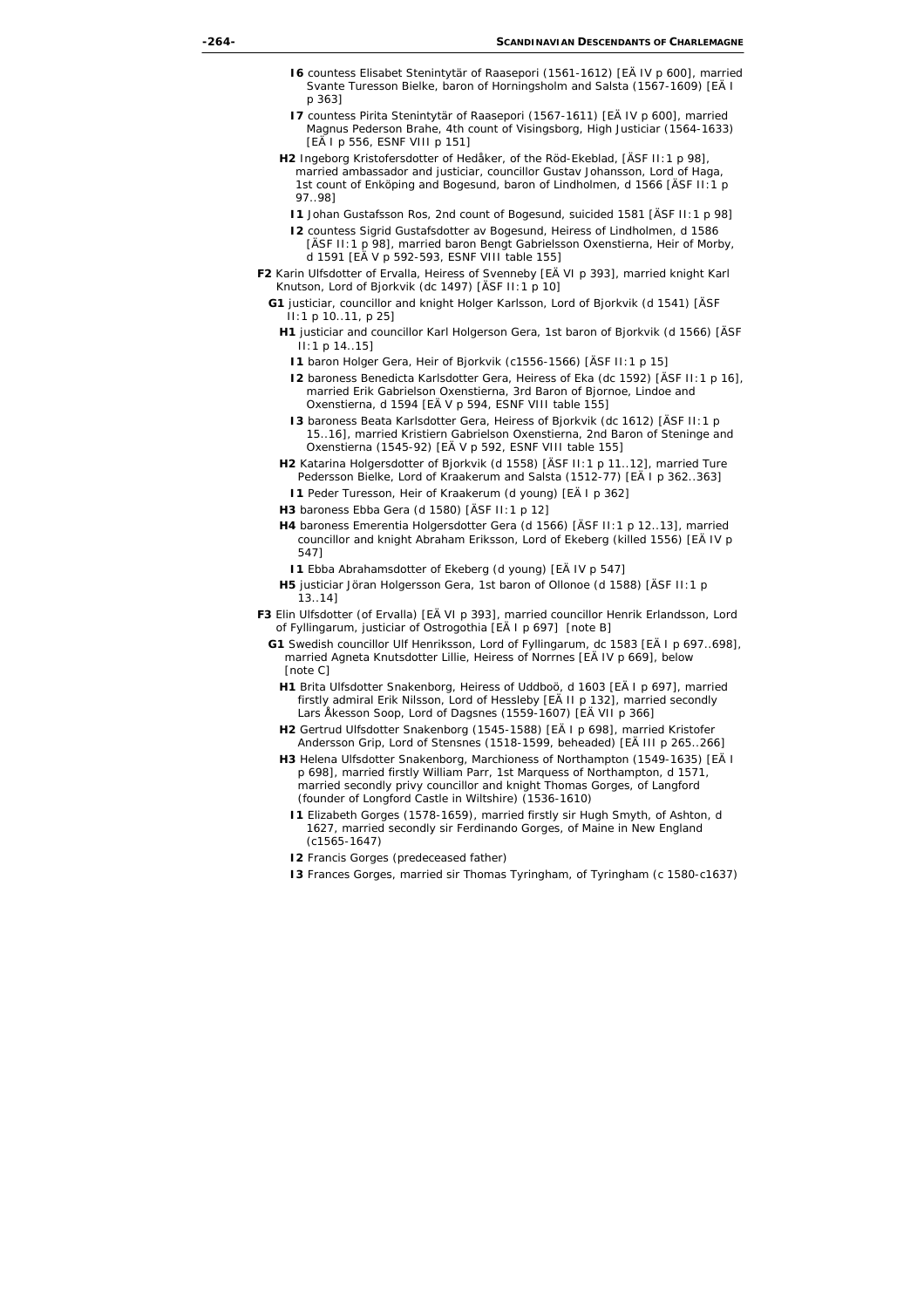- **I4** sir Edward Gorges, baronet of Langford, 1st baron Gorges of Dundalk (c1582 c1650)
- **I5** sir Theobald Gorges, of Ashley (1583-1648)
- **I6** Bridget Gorges, married sir Robert Phelipes, of Montacute (1586-1638)
- **I7** sir Robert Gorges, of Redlynch (1588-1648)
- **H4** Karin Ulfsdotter Snakenborg, d 1640 [EÄ I p 698, EÄ I p 517], married 1589 Filip Bonde (1552-1588), Lord of Bordsjoe and Seckestad [EÄ I p 517]
	- **I1** Kaarle Bonde, 1st baron of Laihia (1581-1652) [EÄ I p 517, p 521]
	- **I2** Jöns Filipsson Bonde, Lord of Storeberg (1582-1662) [EÄ I p 517]
	- **I3** Märta Filipsdotter Bonde (1583-1642) [EÄ I p 517], married Lindorm Pedersen Ribbing, Lord of Boxholm (1569-1627) [EÄ VI p 291]
	- **I4** Ulf Filipsson Bonde, Lord of Seckestad (1585-1657) [EÄ I p 517]
- **H5** Jöns Ulfsson Snakenborg, Lord of Fyllingarum, d 1600 [EÄ I p 698]
	- **I1** Anna Jussintytär Snakenborg [EÄ I p 698], married knight Henrikki Kaarlenpoika Horn, High Constable (1578-1618) [EÄ III p 673]
	- **I2** Ulf Jönsson Snakenborg, Lord of Fyllingarum (1582-1609) [EÄ I p 698]
	- **I3** Agneta Jönsdotter Snakenborg [EÄ I p 698], married Jesper Nilsson Cruus, Lord of Froesaaker, Aggaroe and Attorp, d 1651 [EÄ II p 132]
	- **I4** Görvel Jönsdotter Snakenborg, d 1635 [EÄ I p 698], married baron Nils Nilsson Gyllenstierna (1585-1622) [EÄ III p 359, 361]
	- **I5** Elin Jönsdotter Snakenborg (1590-1660) [EÄ I p 698], married Hans Arvidsson Drake, Lord of Hagelsrum, Ekenes and Breviksnes, d 1653 [EÄ II p 304]
	- **I6** Brita Jönsdotter Snakenborg [EÄ I p 698], married Volmar Didrik von Scheiding, d 1639 [EÄ VI p 766]
- **H6** Göran Ulfsson Snakenborg, Lord of Norrnes, buried 1629 [EÄ I p 698]
	- **I1** Anna Yrjänäntytär Snakenborg, Heiress of Haaberg, Hesselby, Norrnes etc, d 1637 [EÄ I p 698], married councillor, admiral Klaus Laurinpoika Fleming, Lord of Louhisaari (1592-1644) [EÄ II p 740..741]
- **G2** Nils Henriksson of Fyllingarum, killed c1546 [EÄ I p 697]
- **C4** Ivarr Jonson [EÄ VI p 393]
	- **D1** Sigrid Ivarrsdottir [EÄ VI p 393], married Helgi Saemundsonn
- **C5** Brynolv Jonson, Lord of Borregaard, Norwegian councillor [EÄ VI p 393..394] *[note D]*
- **D1** Birgitta Brynolvsdottir of Borregaard [EÄ VI p 394], married councillor and knight Jesper Kortsen Görtz, Lord of Stora Benhamra, dc 1458
- **D2** Ulvhild Brynolvsdottir, Heiress of Borregaard (flourished 1418-40) [EÄ VI p 394], married councillor and squire Engelbret Staffanson of Holleby (flourished 1418-58)
	- **E1** Karina Engelbriktsdottir of Holleby (flourished 1494-1511), married squire Henrik Friis (Henrik Erlendson/Elinson/Henriksen) of Holma (Holmegaard) in Brastad (flourished 1489-94)
		- **F1** Engelbrikt Henriksonn Friis, Lord of Holma (Holmegaard) and Borregaard, d 1543
		- **F2** Ulvhild Henriksdottir of Holma, married councillor and knight Olav Sveinson Galle, Lord of Tomb, d.c.1530
		- **F3** Anna Henriksdottir of Holma, married squire Haakon Torsteinson of Egge
			- **G1** Helga (Helle) Haakonsdottir of Egge, Heiress of Holmegaard and Borregaard, married Peder Peterson Rytter, Lord of Baake
- **D3** Knut Brynolvson of Borregaard [EÄ VI p 394]
	- **E1** Knut Knutsson [EÄ VI p 394]
		- **F1** Gustaf Knutsson, Lord of Korpegaarden [EÄ VI p 394]
			- **G1** Knut Gustafsson, Lord of Krokstad [EÄ VI p 394]
			- **G2** Kerstin Gustafsdotter of Korpegaarden [EÄ VI p 394], married Erik Pedersson av Fårdala, Lord of Tråva [EÄ IV p 716]
			- **G3** child, heir of Hjelmseter (read the section about Hjelmseter)
			- **G4** Erik Gustafsson, Lord of Hjelmseter, d 1582 [EÄ VI p 394, 408..409]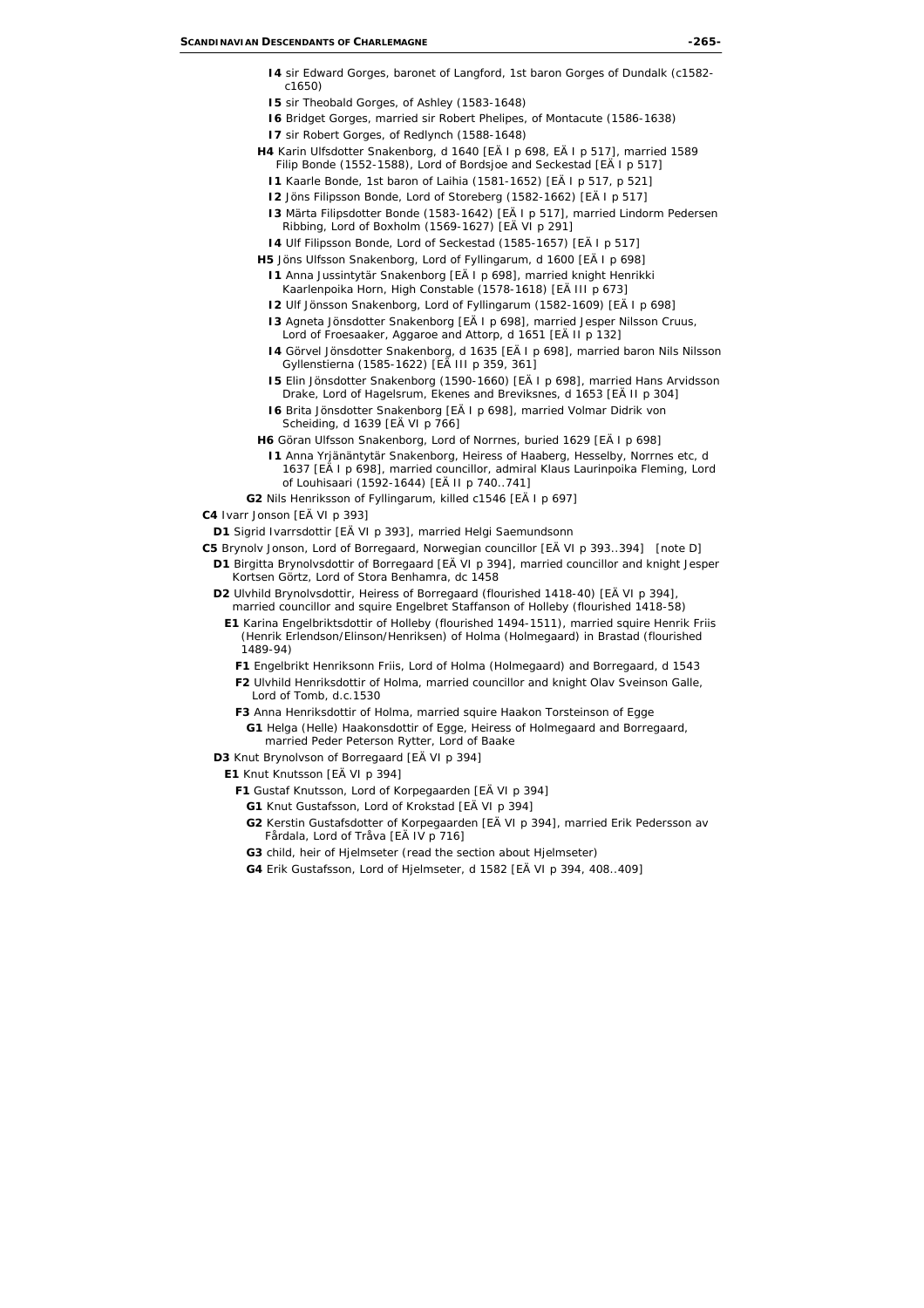- **F2** Måns Knutsson, Lord of Ribbenes [EÄ VI p 394, 409..410]
	- **G1** Axel Månsson, Lord of Blomberg and Eskilsgaarde [EÄ VI p 409..410]
	- **G2** Ingrid Månsdotter [EÄ VI p 409], married Joen Andersson Torskenstjerna, Lord of Hallstad and Oelstad
	- **G3** Bengta Månsdotter [EÄ VI p 409], married Peder Nilsson Skrivare, owner of Hammar, 1st Lord Gyllenstråle [EÄ III p 376]
	- **G4** Brita Månsdotter, d 1614 [EÄ VI p 410], married firstly Daniel Torkilsson, owner of Fremmandeby in Dalecarlia, 1st Lord Svinhufvud (i Västergötland) [EÄ VIII p 84], married secondly Kristofer Olsson 'Depken', owner of Noret, 1st Lord Gyllenknoster
- **G5** Bryngel Månsson [EÄ VI p 410]
- **F3** Ingel Knutsson [EÄ VI p 394, 410]
	- **G1** Knut Ingelsson, Lord of Näs [EÄ VI p 410]
	- **G2** Barbro Ingelsdotter [EÄ VI p 410], married Olof Larsson of Ramstad
- **F4** Brynte Knutsson, Lord of Berg [EÄ VI p 394, 410]
- **E2** Brynolv Knutsson, Lord of Finnestad [EÄ VI p 394]
- **B2** Sigurd Havtoreson, Lord of Sudreim (c1315-c1392) [ESNF II table 109]
	- **C1** Haakon Sigurdson of Sudreim, of the Rose, Lord of Giske, d 1407 [ESNF II table 109]
		- **D1** Ingeborg Haakonsdottir, Heiress of Giske, d before 1407
	- **C2** Agnes Sigurdsdottir, Heiress of Sudreim, dc 1424 [ESNF II table 109], married knight Jon Marteinson, of the Stjerna, dc 1405 [DAA 1921 p 558..559]
		- **D1** Sigurd Jonson, Lord of Giske, Regent of Norway, (c1390-1453) [DAA 1921 p 559, ESNF II table 109, ESNF XVII table 84]
			- **E1** Hans Sigurdson, Lord of Giske (c 1435-c1466)
		- **D2** Karine Jonsdottir of Sudreim, Heiress of Manvik [ÄSF II:1 p 88, DAA 1921 p 559], married firstly Norwegian councillor, knight Alv Haraldsonn of Sigerstad, (of the Bolt), Lord of Thom, d 1412 [ÄSF II:1 p 88], married secondly Jons Hjerne
			- **E1** Agnes Alvsdottir of Sigerstad, Heiress of Manvik [EÄ I p 515, ÄSF II:1 p 88..89], married Swedish councillor Knut Jonson, Lord of Detterstorp, justiciar of Westrogothia [ÄSF I:2, p 175, II:1 p 88..89]
				- **F1** Alv Knutson av Detterstorp, Lord of Soleyar, Manvik and Giske [ÄSF II:1 p 89..90] **G1** Karine Alvsdottir, Heiress of Giske, Lady of Grefsum (Grefsheim), dc 1537 [ÄSF II:1 p 90]
					- **G2** Knut Alvson, Lord of Giske, Norway's claimant, killed 1502 [ÄSF II:1 p 90..91]
						- **H1** Karl Knutson, Lord of Giske, killed 1520 [ÄSF II:1 p 91]
						- **H2** Erik Knutson of Giske, Lord of Bosgaard, executed 1520 [ÄSF II:1 p 91, ESNF III/1 table 165]
						- **H3** Botilde Knutsdottir of Giske [ÄSF II:1 p 91], married Fader Nilsson of Engsoe, Lord of Hjulsta [ÄSF I:2 p 194..195]
							- **I1** Gyrvhild Faddersdottir, Heiress of Giske, Sudrheim, Grefsheim, Finnen, Bjarkoy and Hjulsta (c.1517-1605) [ÄSF I:2 p 195, ÄSF II:1 p 25, NBL III p 452..453] **J1** Niels Truedsen Ulfstand, Lord of Torup, Heir of Giske (1535-48)
					- **G3** Odd Alvson, Castellan of Akershus [ÄSF II:1 p 90]
				- **F2** Ramfrid Knutsdottir of Detterstorp [ÄSF II:1 p 89]
				- **F3** Karine Knutsdottir of Detterstorp [ÄSF II:1 p 89], married knight and councillor Tord Bonde Filipsson, Lord of Saemsholm, d 1484 [EÄ I p 515]
				- **F4** Jöns Knutson av Detterstorp, Lord of Falun, dc 1497 [ÄSF II:1 p 91..93]
					- **G1** Estrid Jönsdotter of Falun [ÄSF II:1 p 93]
					- **G2** Eirik Jonson of Falun, Lord of Säm, dc 1507 [ÄSF II:1 p 93]
					- **G3** Ture Jönsson, Lord of Falun and Lindholmen, killed 1532 [ÄSF II:1 p 93..94, ESNF III/1 table 165]
						- **H1** dominus Georgius Turi, dean of Uppsala cathedral, Lord of Björnö, d 1543 [ÄSF II:1 p 95]
						- **H2** Johan Tursson of Falun, Lord of Lindholmen (c1512-1556) [ÄSF II:1 p 95..96]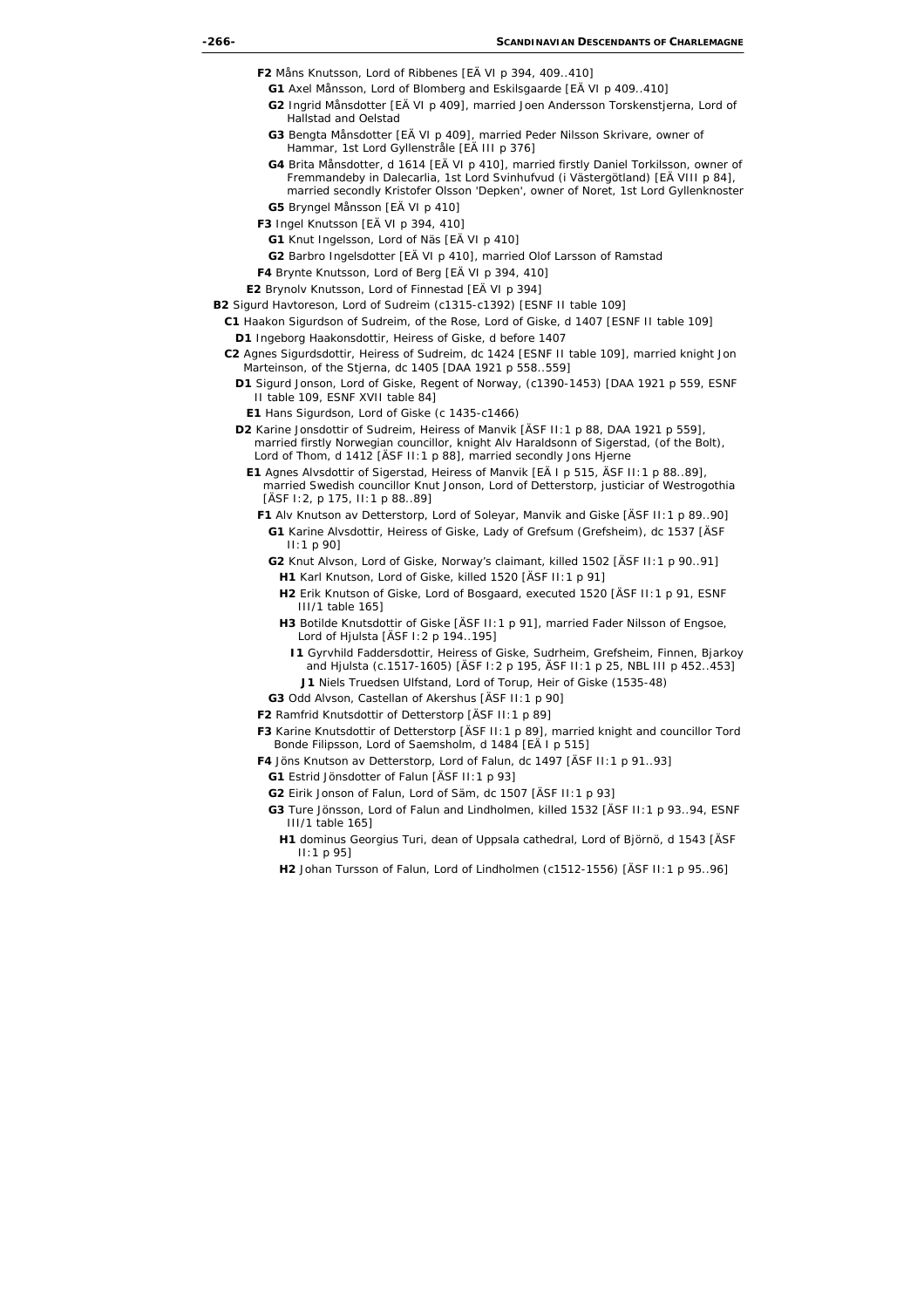- **I1** Gustav Johansson, Lord of Haga, 1st count of Bogesund and Enköping, baron of Lindholmen, d 1566 [ÄSF II:1 p 97..98]
	- **J1** Johan Gustafsson Ros, 2nd count of Bogesund, suicided 1581 [ÄSF II:1 p 98]
	- **J2** countess Sigrid Gustafsdotter av Bogesund, Heiress of Lindholmen, d 1586 [ÄSF II: 1 p 98], married baron Bengt Gabrielsson Oxenstierna, Heir of Morby, d 1591 [EÄ V p 592-593, ESNF VIII table 155]
	- **J3** Sten Gustavsson, 3rd count of Bogesund, dc 1589 [ÄSF II:1 p 99]
- **H3** Laurens Tursson of Falun, Lord of Penningby, d 1560 [ÄSF II:1 p 99..100]
	- **I1** Pirita Laurintytär, Heiress of Penningby [ÄSF II:1 p 100], married governor and admiral, knight Lauri Iivarinpoika Fleming, 1st baron of Arvasalo, d 1562 [EÄ II p 735, ÄSF II:1 p 100..101]
		- **J1** Iivari Laurinpoika Fleming, 2nd baron of Arvasalo (1553-69) [EÄ II p 735]
		- **J2** baroness Elina Laurintytär Fleming, Heiress of Penningby, Nynäs etc, d 1586 [EÄ II p 735], married councillor Klaus Niilonpoika Bielke, 1st baron of Vik (1544-1623) [EÄ I p 361]
- **G4** Arfrid Jönsdotter of Falun, Heiress of Åkerö [ÄSF II:1 p 93], married Johan Månsson, Lord of Göksholm and Bro, d 1520 [EÄ V p 389..390]
	- **H1** Måns Johansson of Göksholm, Lord of Bro, c1498-1555 [EÄ V p 390] (married Barbro Eerikintytär, of the Bielke, see above [EÄ I p 359])
		- **I1** Erik Månsson, Lord of Bro, dc 1563 [EÄ V p 390]
		- **I2** Arfrid Månsdotter of Bro, Heiress of Lundby and Lunda, d 1588 [EÄ V p 390], married Sigvard Algotsson Kruse, Lord of Elghammar and Vestergaarden, d 1571 [EÄ IV p 281..282]
		- **I3** Nils Månsson av Bro, Lord of Saeby [EÄ V p 390]
		- **I4** Karin Månsdotter of Bro [EÄ V p 390], married 1557 Nils Eriksson, Lord of Slattefors, d 1577 [EÄ VII p 334]
		- **I5** Anna Månsdotter of Bro, d 1555 [EÄ V p 390], married knight Erik Göransson av Fogelvik, d 1555 [EÄ III p 359]
	- **H2** Åke Johansson, Lord of Göksholm (c1501-1534) [EÄ V p 390, 402]
		- **I1** Johan Åkesson, Lord of Göksholm, d 1565 [EÄ V p 402] (married Margareta Axelsdotter Bielke, see above)
			- **J1** Ingeborg Johansdotter of Göksholm, Heiress of Sjoegeraas [EÄ V p 402], married Göran Nilsson Posse, Lord of Gammalstorp [EÄ VI p 6]
			- **J2** Axel Johansson, Lord of Göksholm, d 1604 [EÄ V p 402..403]
				- **K1** Aake Akselinpoika, Lord of Göksholm, 1st baron of Iijoki, High Constable (1594-1655) [EÄ V p 403, 406]
				- **K2** Ture Axelsson of Göksholm, Lord of Traneberg, d 1626 [EÄ V p 403]
				- **K3** Margareta Axelsdotter of Göksholm (1597-1623) [EÄ V p 403], married (baron) Carl Eriksson Sparre, Lord of Sundby (1595-1632) [EÄ VII p 411]
				- **K4** Clara Axelsdotter of Göksholm, Heiress of Finstad [EÄ V p 403]
				- **K5** Ebba Axelsdotter of Göksholm [EÄ V p 403], married Peder Gudmundsson
				- **K6** Maria Axelsdotter of Göksholm (1604-1649) [EÄ V p 403], married baron Ture Eriksson Sparre, Lord of Eriksstad [EÄ VII p 375]
- **E2** Gro Alvsdottir of Sigerstad [EÄ VI p 2], married knight and councillor Mads Jakobson [EÄ VI p 2] *[note E]*
	- **F1** Jacobus Mathiae Reymare, priest
	- **F2** Gjertrud Mattisdottir Reymare (Rømer) [EÄ VI p 2], married Nils Posse, Lord of Saatenes and Tun [EÄ VI p 2; Sjögren, 1950]
		- **G1** Gertrud Nilsdotter of Tun [EÄ VI p 2], married Göran Hansson, Lord of Norrnes, d 1517 [EÄ VII p 668]
			- **H1** Märta Göransdotter of Norrnes [EÄ VII p 668], married firstly Erik Persson of Granhammar [EÄ IX p 219], married secondly justiciar and councillor Knut Andersson, Lord of Ökna, d 1546 [EÄ IV p 669, Sjögren p 251] *[note F]*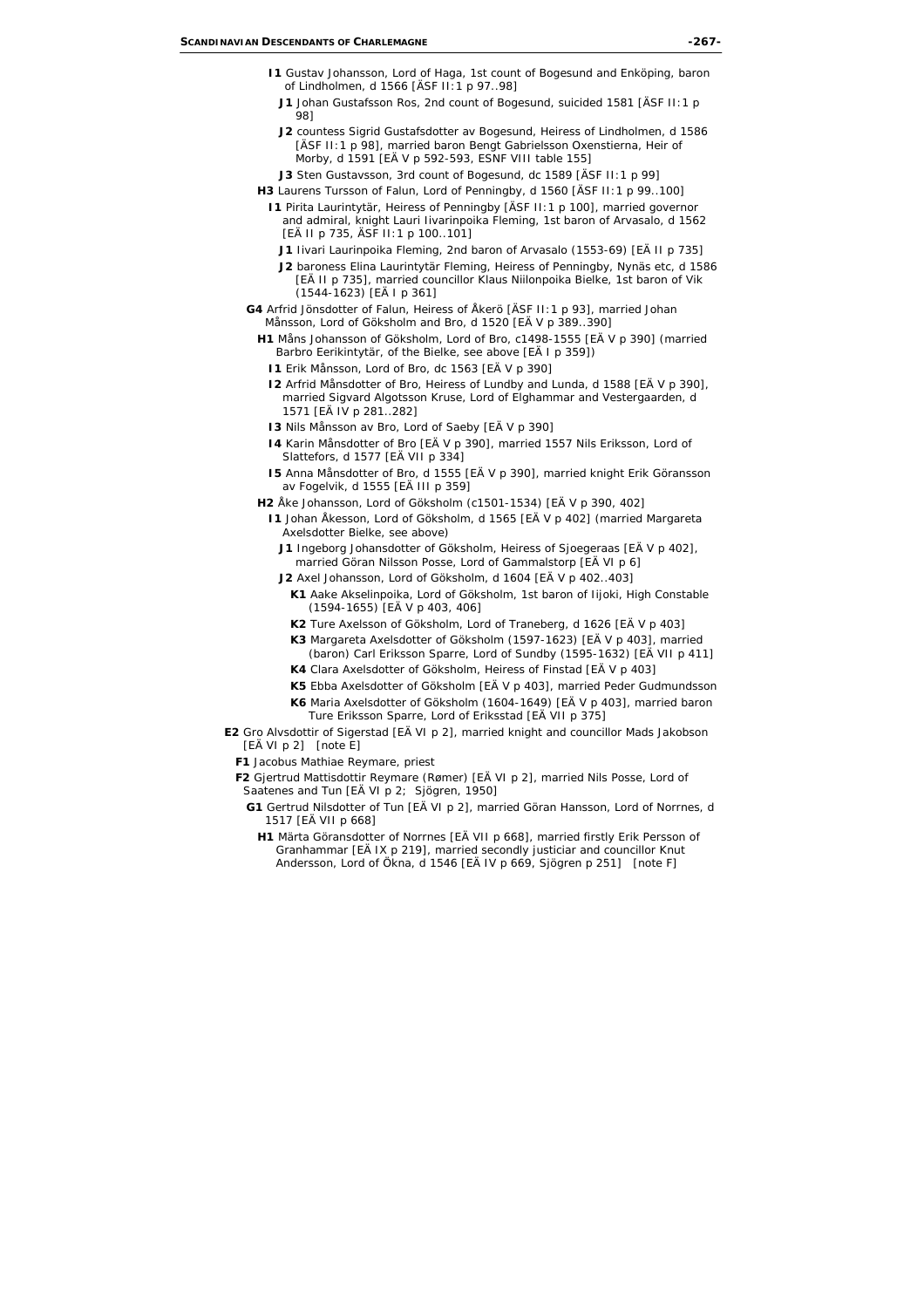- **I1** Agneta Knutsdotter Lillie, Heiress of Norrnes [EÄ IV p 669], married firstly Ulf Henriksson, Lord of Fyllingarum, dc 1583 [EÄ I p 697..698], above (with her issue), married secondly, sea captain Cedric ('Sigfrid') Preston, from England
- **I2** Knut Knutson Lillie, Lord of Ökna and Hengeloe, d 1596 [EÄ IV p 669]
- **G2** Axel Nilsson Posse, Lord of Saatenes and Tun, d 1551 [EÄ VI p 2..3]
	- **H1** Elsa Axelsdotter Posse, d 1579 [EÄ VI p 3], married Akseli Eerikinpoika, of the Bielke, Lord of Heredsseter and Revelsta (c1500-1559) [EÄ I p 359]
	- **H2** Knut Axelsson Posse, Lord of Hellekis and Saatenes, d 1595 [EÄ VI p 3..4]
	- **H3** Nils Axelsson Posse, Lord of Säby and Gammalstorp, d 1603 [EÄ VI p 3, 5..6]
	- **H4** Lage Axelsson Posse, Lord of Skörtorp [EÄ VI p 3, 8]
	- **H5** Brita Axelsdotter Posse, d 1579 [EÄ VI p 3], married Åke Haraldsson, of the Soop, Lord of Bjurum [EÄ VII p 360]
	- **H6** Märta Axelsdotter Posse [EÄ VI p 3], married Jöns Tordsson, of the Bonde, Lord of Traneberg [EÄ I p 515]
	- **H7** Anna Axelsdotter Posse, d 1569 [EÄ VI p 3], married Erik Andersson av Stola, d 1585 [EÄ II p 505]
	- **H8** Margareta Axelsdotter Posse (1548-75) [EÄ VI p 3], married Johan Axelsson Bielke, Lord of Liljestad, Revelsta and Heredsseter (d 1576) [EÄ I p 360]
- **F3** Otte Mattison Reymare (Rømer), Lord of Austraat (c1430-1512) [NBL VII p 479]
	- **G1** Olav Otteson Reymare
	- **G2** Inger Ottesdottir (Reymare), Lady of Austraat, Fiefholder of Herjedalen and Stoerdalen, d 1555 [NBL V p 29..30, 'fru Inger til Ostrat'], married knight Nils Henriksonn, Governor of Trondelag, High Steward of Norway, d 1523 [DAA 1895 p 196]
		- **H1** Margret Nilsdottir Gyldenlove [EÄ I p 377, DAA 1895 p 196], married firstly knight and councillor, Dr Vincents Vincentson Lunge, High Chancellor of Norway and Castellan of Bergenshus, killed 1536, married secondly Jens Pallesen Splid
			- **I1** Blanceflor Vincentsdottir Lunge, Heiress of Lungegaard and Morlanda, d 1571 [EÄ I p 377], married Daniel Knutson Bildt, Lord of Abildgaard [EÄ I p 377]. They are direct male-line ancestors of Nils Daniel Carl Bildt (b.1949), current Foreign Minister and former Prime Minister of Sweden
			- **I2** Adelone Vincentsdottir Lunge, married Tønne Galle, lord of Tomb and Nygaard
		- **H2** Anne Nilsdottir Gyldenlove, d 1557 [DAA 1895 p 196], married councillor Erik Eriksen Uggerup, Lord of Vognoe, Jarlsberg and Allerup, castellan of Tunsberg, d 1571
		- **H3** Eline Nilsdottir Gyldenlove, d 1532 [DAA 1895 p 196], married councillor Niels Joakimsen Lykke, Lord of Gavnoe, killed 1535
		- **H4** Lucie Nilsdottir Gyldenlove, Heiress of Austraat (d 1555) [DAA 1895 p 196], married Jens Ditlefsen Bjelke, d 1559
			- **I1** Ove Bjelke, Lord of Austraat (1552-1603)
			- **I2** Otte Bjelke, Lord of Toendal
		- **H5** Ingeborg Nilsdottir Gyldenlove, d 1597 [DAA 1895 p 196], married Peder Hansen Litle, Lord of Seim, castellan of Akershus, d 1551
- **D2** Ingebjorg Jonsdottir of Sudreim, married councillor, knight Olav Haakonson of Nesoy
	- **E1** Gudrun Olavsdottir, Heiress of Nesoy, married firstly knight Erlend Eindridson of Losna, Castellan of Tunsberg, dc 1452 [NBL II p 498..499], married secondly knight Jon Svaleson Smoer, Regent of Norway, d 1483
	- **F1** Ingerd Erlendsdottir of Losna (c1440-1526) [NBL V p 29], married firstly councillor, knight Olav Guttormson, Lord of Hananger (d 1485), married secondly councillor Arild Gauteson Kane, Lord of Straum, Fiefholder of South Møre, killed 1497
	- **F2** Sigrid Erlendsdottir of Losna, Heiress of Nesoy (d 1528), married councillor, knight Bo (Hermanson/ Iversen) Flemming, Castellan of Tunsberg, High Chancellor of Norway, d.c.1492 [DAA 1892 p 147]
		- **G1** Anna Bosdottir Flemming, married nobleman Tor Trondson Benkestok of Haraldseid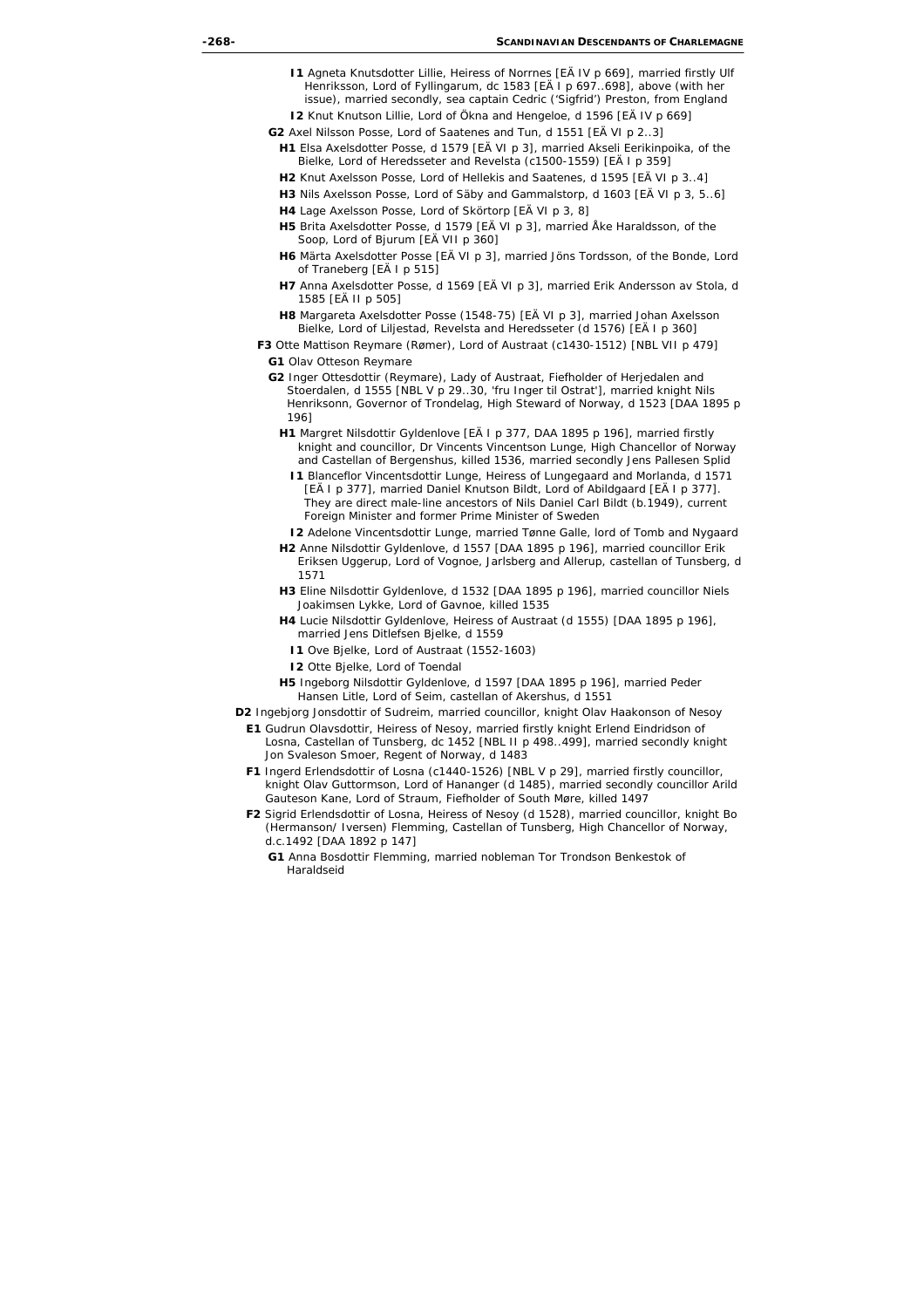- **G2** Margret Bosdottir Flemming, married councillor Holger Erikson of Bjoernholm, Lord of Boller, d 1496 [DAA 1985-87 p 686, 692]
	- **H1** Otte Holgerson, Lord of Boller, Naesbyholm and Nesoy, Castellan of Akershus, d 1525 [DAA 1985-87 p 692, 695]
		- **I1** Holger Otteson Rosenkrantz, Lord of Boller, Governor of North Jutland, High Constable of Denmark (1517-1575) [DAA 1985-87 p 695, 699..700]
		- **I2** Margret Ottesdottir Rosenkrantz (1518-after 1592) [DAA 1985-87 p 695], married Dietrich von Qvitzow zu Kletsche
		- **I3** Erik Otteson Rosenkrantz, Lord of Nesoy and Fossnes, jure uxoris lord of Arreskov, Castellan of Bergenshus (1519-1575) [DAA 1985-87 p 695, 705..706, NBL VII p.415]
		- **I4** Anne Ottesdottir Rosenkrantz (1522-1589) [DAA 1985-87 p.695], married Albrecht Mogensen Goye, Lord of Krenkerup, d.1558
		- **I5** Jørgen Otteson Rosenkrantz, Lord of Rosenholm, Castellan of Koldingshus and Kaloe (1523-1596) [DAA 1985-87 pp.695, 709]
		- **I6** Otte Otteson Rosenkrantz, Lord of Naesbyholm, d 1557 [DAA 1985-87 p 695]

#### **Notes to Table I**

- [A] Ogmund Peterson Bolt got his name from the escutcheon of his maternal grandfather (apparently the Norwegian councillor Ogmund Bergtorson), his mother being Gjertrud Ogmundsdottir. This shows once again the strength of the ancient Scandinavian tradition of cognatic lineage and succession, particularly that one of the sons was often named after the maternal family.
- [B] Jöns Ulfsson, Lord of Ervalla, evidently held some properties of his parents on behalf of his sister(s)<sup>9</sup>. Jöns' daughter Brita Jönsdotter of Ervalla (the attested universal heir of properties owned by him in his own right) did not succeed in landed properties which Jöns *held and controlled*, located in the Västra Eneby district of Ostrogothia. Instead Ulf Henriksson of Fyllingarum, son of Elin Ulfsdotter, became their next owner. This has been regarded as proof positive that Elin Ulfsdotter was sister of Jöns Ulfsson of Ervalla. Despite earlier doubts, Lady Elin Ulfsdotter is now generally accepted as the daughter of Ulf Pedersson of Ervalla and his wife Birgitta Jönsdotter of Svenneby, and one of the heirs of the said couple.
- [C] The children of Ulf Henriksson, Lord of Fyllingarum, and his wife Agneta Knutsdotter Lillie, Heiress of Norrnes, have this Agnes Haakonsdottir descent from both parents: Ulf's mother Elin Ulfsdotter, as explained above [note B], seems to have been daughter of lord Ulf Pedersson of Ervalla, whose descent from Jon Havtoreson has been regarded as ascertained. Agneta's mother's (Märta Göransdotter's) mother's identity is detailed below [note F], and her descent from Sigurd Havtoreson depends upon that rather small uncertainty.
- [D] Judging from his family's landed properties held in both Norway and Sweden, Brynolv Jonson of Borregaard must have descended in some way from the marriage of the Norwegian Jon Havtoreson of Huseby and Borregaard, and his wife Birgitta Knutsdotter of Faanoe from Sweden. Brynolv is most usually identified as the youngest son of Jon Havtoreson and Birgitta Knutsdotter, but some genealogists have suggested that he was a son of one of their daughters. The cadet branch founded by Brynoly belonged to the high nobility<sup>10</sup> for about three generations, but after about 1500 they were regarded mostly as lower nobility in Sweden, where they then resided (Gillingstam, 1999). Seemingly no agnatic ancestor of this line held High Councillorship in Sweden in the Middle Ages or the 16th century. This drop within the social ladder has led some to hypothesise that a later generation of the family may have been illegitimate. However, I suggest an explanation could be their relatively modest

<sup>.&</sup>lt;br>9 An old Scandinavian customary law provided that a husband did not receive ownership nor full control of his wife's landed property. A brother may have as well been the 'guardian' and representative.

<sup>&</sup>lt;sup>10</sup> Brynolv himself was High Councillor of Norway. Persons who descended in legitimate male line from a High Councillor of a Scandinavian country, were regarded as high nobility of that country.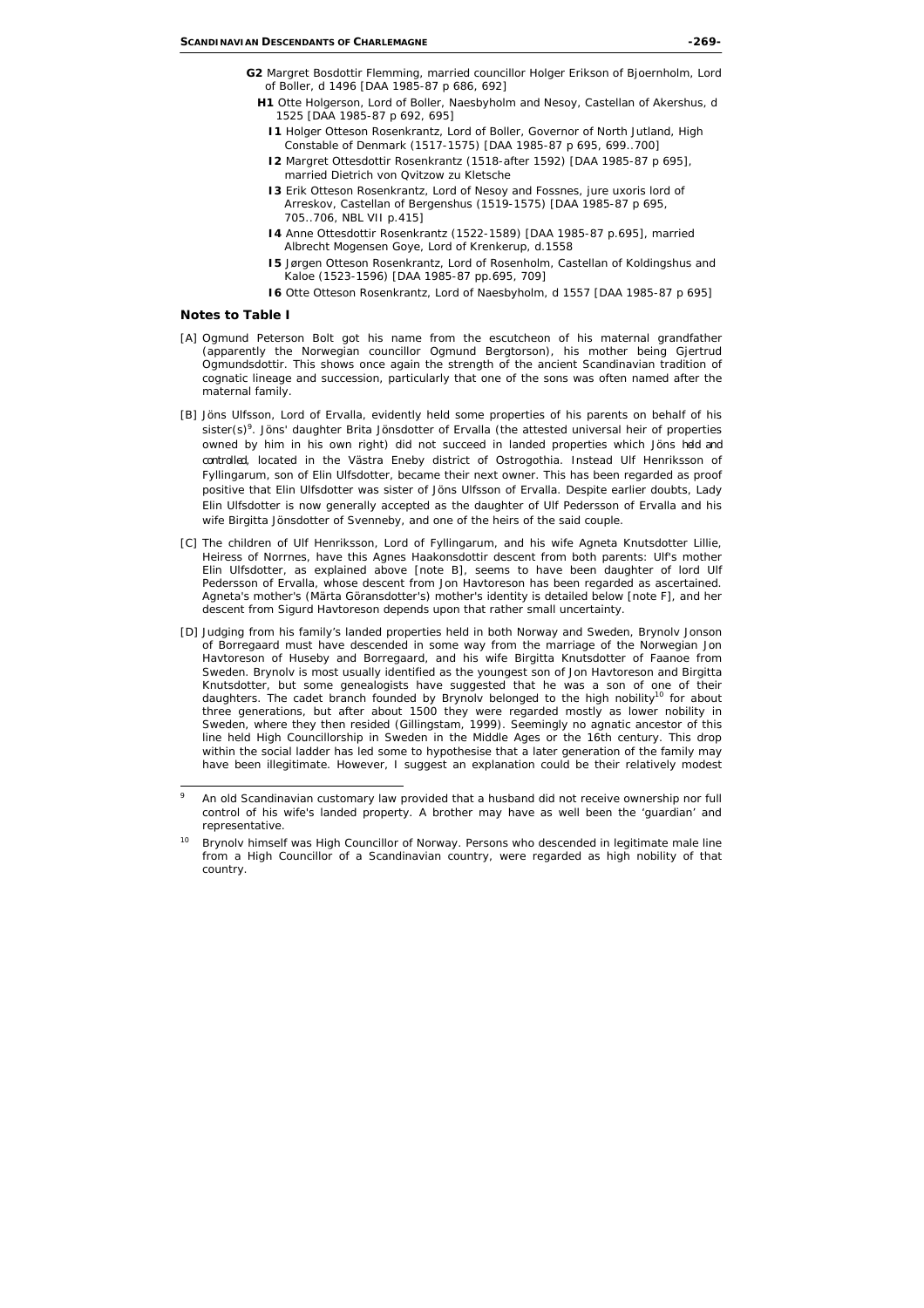marriages, generation after generation. They apparently did not keep up relationships with the leading circles of any of the kingdoms, and their individuals did not even reach knighthood, rather they regularly married local gentry in the western borders of the then Sweden. In more than one generation of this branch, fathers sired children relatively late in life (often not in their first marriage), leading to long generational intervals. This lineage, curiously, is the only one that produces an agnatic, documented line<sup>11</sup> from either Agnes or at least from one of her grandchildren, up to modern times – their usual surname being 'Roos' since the 17th century (Gillingstam, 1999).

- [E] ESNF II table 109 refers to Gjertrud, wife of knight Otte Reymare. The couple became maternal grandparents of Mattis Jepson (referred to as Mads Jakobson in Table 1) whose issue established the second Reymare (Rømer) family, of Charlemagne blood, and held the Austraat property. Although that Gjertrud is reported as the daughter of regent Erling Vidkunson, Lord of Bjarkoy and Giske, apparently following an old traditional genealogy, this is possibly erroneous, as there are no contemporary sources that identify Gjertrud's parentage. She may alternatively have been a daughter or other heiress of the earlier line of lords of Austraat. Erling Vidkunson and his wife Elin Toresdottir had only two historically wellattested children: Bjarne and Ingebjorg, their ultimate heiress. Others appear to be apocryphal.
- [F] Elgenstierna is inconsistent as to who was mother of Märta Göransdotter of Normes<sup>12</sup>, with two distinct entries within the work giving different accounts. EÄ VII p 668 lists all the children of Göran Hansson, lord of Norrnes, d.1517, as born of his second wife Ingeborg Siggesdotter, Heiress of Bysta – including Göran's eldest daughter Märta. On the other hand, EÄ IV p 669, reporting the marriage of high councillor Knut Anderson, Lord of Ökna, d.1546, mentions his wife Märta Göransdotter, Heiress of Norrnes, as daughter of the lord Göran by his first wife Gertrud Nilsdotter Posse [EÄ VI p 2]. Sjögren (1950) gives detailed prosopographies of the earliest heads of the House of Posse, and writes about a big dispute over possession of a townhouse called "Lady Elin's House" in first half of the 16th century (from 1526 up to 1540s). Lord Knut represented the interests of his wife Märta to this inheritance, while Lord Axel Posse (brother of Gertrud) was another heir within that branch, and they were in conflict against the said lady Elin's sister's descendants. In the 1530s the same lord Knut Andersson, on behalf of his wife, was allowed to get certain properties restored from the church on the basis of so-called udal rights<sup>13</sup> of his wife, those properties having belonged to the late Knut Posse, Gertrud Posse's childless uncle. The name Gertrud repeats in the issue of Agneta Knutsdotter, Märta's daughter. These onomastical and property heritages speak in clear support of Märta Göransdotter being daughter of Gertrud Posse and not of Ingeborg of Bysta, in which case Märta was the granddaughter of Gjertrud Mattisdottir Reymar from Norway, the apparent source of their share of the Norwegian inheritance.

# **Hjelmseter**

The inheritance of the manors of Hjelmseter in Westrogothia, from the family of Gunhild Torkilsdotter of the Barun by the family of the Roos<sup>14</sup> indicates that Gustav Knutson, Lord of Korpegaarden, had at least one child by his second wife, lady Elin Axelsdotter of Hellekis, from the Liljebalk. Elgenstierna implies that this marriage was childless, stating that Erik Gustavsson, presumably his youngest son, was born of his wife, lady Ingeborg; and that his other children were born of another of his wives, lady Brita Knutsdotter Ribbing.

<sup>-</sup><sup>11</sup> Elgenstierna, VI p.391, under the name "Roos af Hjelmsäter"

<sup>&</sup>lt;sup>12</sup> Maternal grandmother of Elin Ulfsdotter Snakenborg from Sweden, the renowned Marchioness of Northampton, Lady of Longford Castle and confidante of Queen Elizabeth I of England.

<sup>&</sup>lt;sup>13</sup> Udal right means basically that closest relatives hold some birthrights to inherited lands over and above any transactions such as sale, gift or will made by the land's one-time owner, their relative. Thus, udal land resembles a *fidei* commission of the family rather than a property fully free to be transacted.

<sup>14</sup> Elgenstierna, VI p 391 pp, under the name "Roos af Hjelmsäter"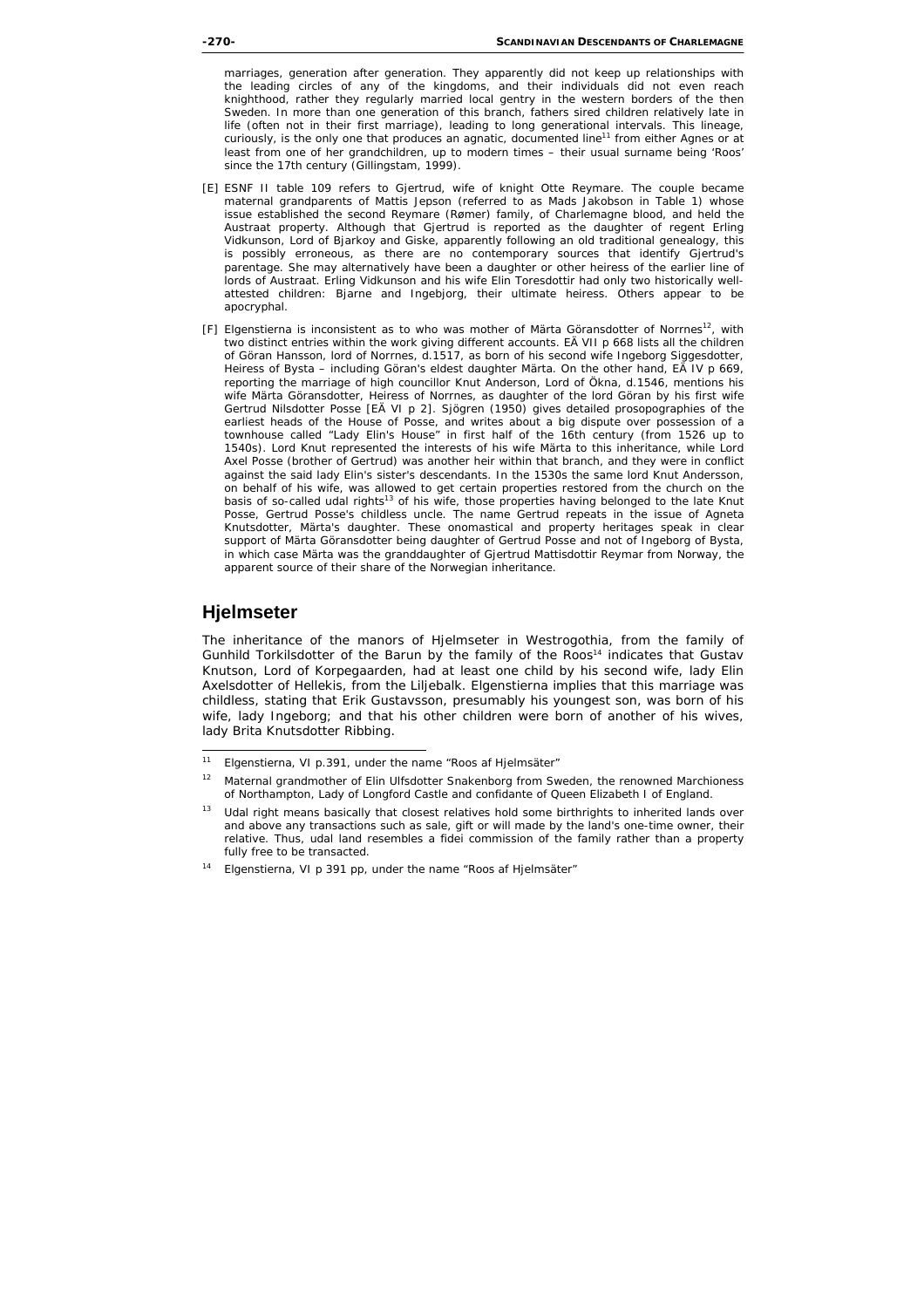Hjelmseter in the late 14th century appears to have belonged to Gunhild Torkilsdotter, heiress of Hellekis and Bosgaarden, the only surviving child and heir of castellan Torkil Barun, erstwhile lord of Skofteby. She was the wife of Tyke Eskilson of Välinge, justiciar of Vermelandia. At least four of their children (Torkil Tykason Barun, Jöns Tykason, Nils Tykason and Kristina Tykadotter) started lineages that survived at least a century, most of them through to the present day. Hielmseter was evidently inherited by Torkil's branch, as it was held in the late 15th century by his son squire Niels Barun. On 7th September 1489 (DS 32299) Niels sold his two manors in Hielmseter within the extended family: the buyer's representative was Johan Kyle, and the true recipient seems to have been Johan's wife, lady Brita Eriksdotter [Liljesparre], who was daughter of Niels' first cousin, being maternal granddaughter of Jöns Tykason.

Elin Axelsdotter of Hellekis, heiress of Hjelmseter, was a daughter of Brita's second marriage with Axel Matson of the [liljebalk]. In Swedish law, husbands did not automatically inherit from their wives: a wife's heirs were from her own issue, or, if childless, her own closest blood relatives. Had Elin been childless, her properties would have been inherited by her surviving sister Anna Axelsdotter, heiress of Hellekis, who left plenty of children, further heirs, from her marriage to Axel Nilsson Posse, Lord of Saatenes and Tun (EÄ VI pp.2-3). The fact that Hjelmseter was not inherited by those Posse, but by the Roos, requires a genealogical explanation to convey the inheritance from the wife to her husband. The simplest would be a child of Elin's who survived her mother and inherited Hjelmseter as maternal inheritance. In order for the father and/or a half-brother to inherit, that child must have died without its own heirs, *ie* usually when young. If a child survived the mother but predeceased the father, the father could in that way inherit the mother's property. Then, in turn, the property could be inherited by his surviving children from other marriages.

The existence of a child of lady Elin is nowhere explicitly attested, it is based on the indicative evidence shown above. In all likelihood all Elin's children died young, and they evidently did not leave heirs.

# **Mother of Karin Jonsdotter Gädda**

As another digression, let us consider the evidence as to who was the mother of Karin Jonsdotter of Faallnes, herself mother of the renowned chatelaine Gunilla Bese of Viipuri fortress. There were two pairs of either half-sisters or full sisters, in two successive generations, and in both there were a Karin and a Kristina. The earlier generation had the half-sisters Karin Bengtsdotter Königsmark and Kristina Bengtsdotter Königsmark (they were confirmed as half-siblings, born of different mothers). The next generation had sisters Kristina Jonsdotter and Karin Jonsdotter (Gädda). The question is whether this latter pair were half or full sisters. Both were declared as daughters of Jon Nilsson, husband of the above Karin Bengtsdotter Königsmark (Gallén 1957, Gillingstam 2001).

A few genealogists have questioned the linkage that connects Karin Bengtsdotter Königsmark (who was still living in April 1454) as mother of Karin Jonsdotter Gädda (d.c.1476). Jon Nilsson Gädda, Lord of Faallnes (who died about the end of 1454 and was clearly older than his third wife) was married three times, but no contemporary source explicitly states which of them was his daughter Karin's mother. Karin Bengtsdotter Königsmark was lord Jon's third (and, as far as is known, last) wife. She may well have survived him and lived as a widow, but that detail is neither confirmed nor disproved. Kristina Jonsdotter Gädda is known to be her daughter (Gillingstam 2001). We also know that Kristina Jonsdotter married about 1460, compared with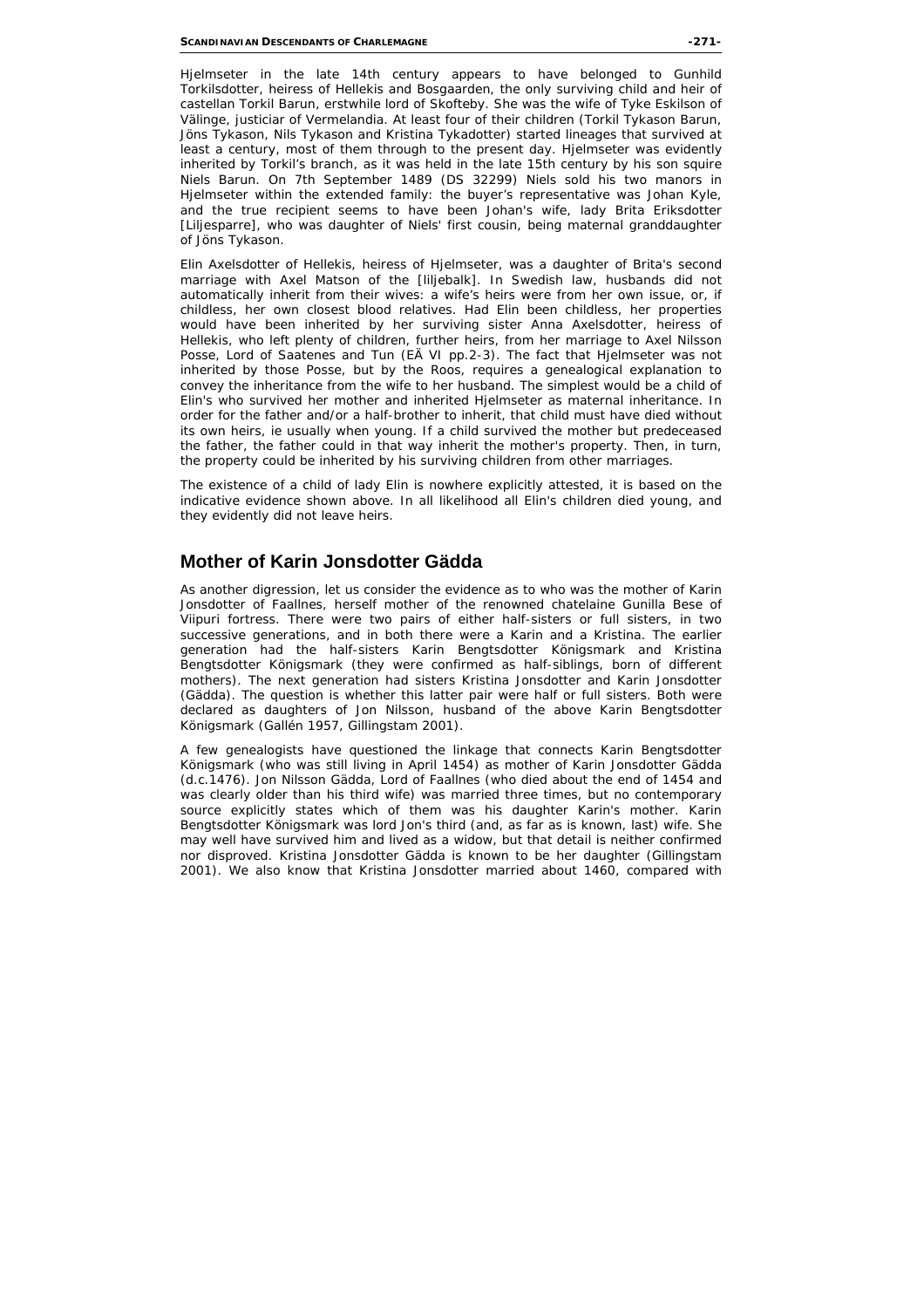Karin Jonsdotter in about 1472<sup>15</sup>, and her eldest child Gunilla was born in 1473. This strongly indicates that Kristina Jonsdotter was in all likelihood the elder, and Karin Jonsdotter the younger. Because Karin Bengtsdotter was the third wife of the girls' father (and he is not known to have married again subsequently, if he even survived his third wife), the younger sister was necessarily born by the last wife.

In another piece of evidence, the inheritance of Benhamra manor supports this reconstruction almost fully, as there is no other imaginable genealogical relationship that could determine this succession. Benhamra manor belonged in 1474 to the minor, Birgitta Gregersdotter (ESNF III/2 table 396), having inherited it from her late father, knight Gregers Bengtsson of the House of Arnoe (ESNF III/2 table 396; Gallén, 1957), she being his sole surviving child. When this young lady herself died (the precise year is not known), the manor was in turn inherited by her surviving mother, lady Kristina Bengtsdotter Königsmark (ESNF III/2 table 396; Gallén, 1957), who died c.1485 without any surviving issue. Kristina Bengtsdotter's closest heirs were the descendants of her late half-sister Karin Bengtsdotter Königsmark. Gunilla Bese is well-attested as the legitimate heir of Benhamra after Kristina Bengtsdotter Königsmark<sup>16</sup>, which practically certifies that she was Karin Bengtsdotter's biological granddaughter<sup>17</sup>. Had Karin Jonsdotter not been Karin Bengtsdotter's daughter, there would have been much much closer heirs to Kristina Bengtsdotter, rather than to Gunilla, to inherit Benhamra (at least Eric Trolle, who was co-heir with Gunilla, clearly because their mothers were sisters, and nieces of the lady of Benhamra). Thus Gunilla's mother Karin Jonsdotter must have been Karin Bengtsdotter's daughter.

There is no reason to think that Gunilla's inheritance could be explained by her being a great-niece of lady Kristina Bengtsdotter, who had an attested great-nephew living, Eric Trolle. The Swedish medieval and early modern inheritance system generally ignored remoter relatives, treated agnatic and cognatic relations equally, and generally divided the inheritance between those relatives who descended from the nearest parental of the deceased, *ie* were the deceased's closest blood relatives. A relative remoter than the closest inherited only if there was a will in her/his favour, and even the effects of wills were quashed fairly often in regard to landed properties, because in Sweden up to the 19th century the closest kin held some udal<sup>18</sup> rights to 'family lands'.

## **Charlemagne blood among Scandinavian royalty**

In the 14th–16th centuries, kings, and usually also queens, in Scandinavian countries were, almost without any exception, descendants of Charlemagne. Danish kings (ESNF II table 100, I table 84) were descendants of Charlemagne through Valdemar II (if he was really so descended), or at least from his sons by Berengaria. As almost each subsequent generation was born of a mother of "Frankish" origin, the

<sup>15</sup> 15 Her dower, *morganaticum*, is set by a document dated 17 August 1472.

<sup>&</sup>lt;sup>16</sup> A division of Kristina's inheritance took place in 1486, being divided between a great-niece, Gunilla, and a great-nephew, Eric Trolle.

<sup>&</sup>lt;sup>17</sup> There is also however at least one other, remoter, relationship between Gunilla Bese and Kristina Bengtsdotter Königsmark, but which would not have made Gunilla Bese the heir of Kristina, because of the existence of Eric Trolle. Kristina Bengtsdotter's own mother, Ingrid Karlsdotter, born a Gädda, was in any case a fraternal niece of Gunilla's mother's father Jon Nilsson Gädda, being the daughter of his elder brother Karl Nilsson, Lord of Geddeholm (Gillingstam, 2001).

<sup>&</sup>lt;sup>18</sup> See note 13 above.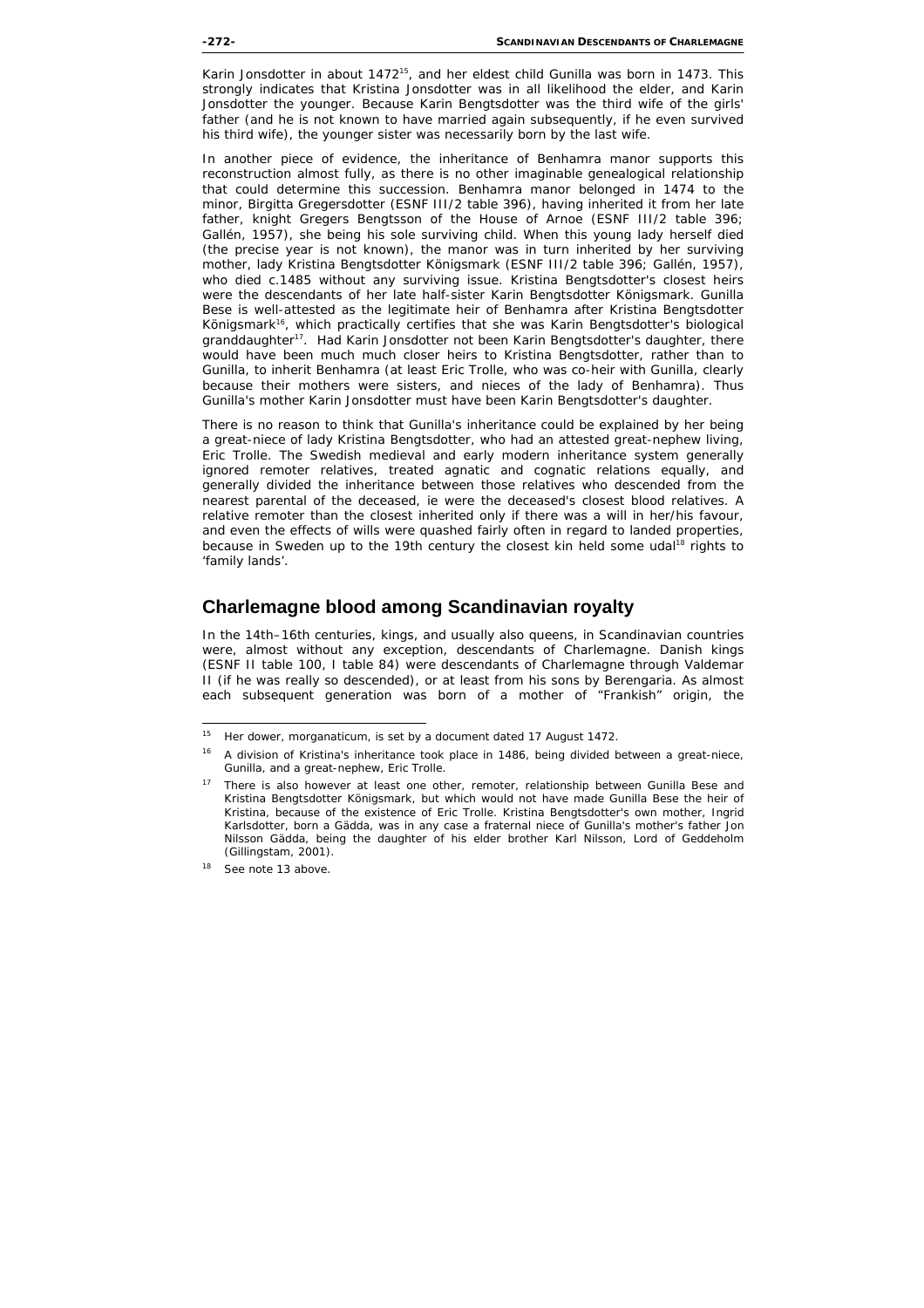Charlemagne pedigrees accumulated. Norwegian kings (ESNF II table 111, table 116, I table 84) had Charlemagne descent starting from Eric II of Norway, great-grandson of Berengaria.

In the case of Sweden (ESNF III/1 table 162, II table 116, I table 84, II table 117), John I of Sweden was a descendant of Charlemagne (assuming this was also the case for the Bjellbo dynasty), but then there was a hiatus of about two monarchs, until again another Bjellbo descendant, Valdemar Birgersson ascended. Magnus Ladulas' issue seem to have been more certainly descendants of Charlemagne through their mother (and his wife), Helvig Gerhardsdotter of Holstein. Almost all the following generations were born of a "Frankish"-origin mother, thus the Charlemagne pedigrees increased. However the possible Charlemagne blood of Charles VIII (an intervening 'native' king) was dependent on his almost certain Bjellbo descent. Charlemagne blood in Gustav I and his two younger sons John III and Charles IX were dependent alternatively either on their Bjellbo descent, or a descent from Valdemar II of Denmark via Canute, Duke of Reval, a royal bastard.

This pattern of descent indicates that Scandinavian royals were more "Europeanized" than was their average nobility. The marriage pattern of legitimate Scandinavian royalty militated against the diffusion of their Charlemagne blood among the lower classes, as legitimate royalty married either into other royalty, or with princely houses outside Scandinavia. This is evident in Sweden from the time of duchess Ingeborg Eriksdotter the royal mother, the first wife of Birger jarl, in Norway from queen Margret Skulesdotter, and in Denmark from the children of Valdemar I.19

Practically every one of their descendants was a king, queen or royal children in Scandinavia, or alternatively did not live in Scandinavia at all but were princelings in northern Germany. Additionally, the inability of royal cadets to sire a surviving line of descendants, and to remain as sideline for enough generations to marry (for example) their children into the local nobility as opposed to north Germany, can explain the scarcity of non-Scandinavian royal blood among medieval Scandinavian nobility. Of those rare royal cadets who managed to found a surviving non-royal line, all descendants married generally to Germans. It seems that in the Middle Ages, none of the legitimate-line descendants living in Scandinavia was outside some royal connection, and no legitimate-line descendant ever married into a "regular" noble family to found a surviving line. It must be concluded therefore that almost all the confirmed Charlemagne lineages in Scandinavia, outside royalty, passed through bastards.

# **The Bjellbo dynasty**

The Bjellbo dynasty of Sweden's riksjarls [ESNF vol III/1 table 162, and vol II table 116] is often cited as a route from Charlemagne to Scandinavian nobility. This interest reflects the many currently living Scandinavians who descend from them. The descent is however fraught with grave problems.

Ingegerd Knudsdatter who married Sweden's earl Folke the Fat, was Canute IV of Denmark's daughter (Gallén, 1985), supposedly by his wife Edel Robertsdatter of Flanders, a scion of the Flanders dynasty. But contemporary evidence for the mother of Ingegerd is lacking, and there is a possibility that she was born by some concubine

 $19$ From family tables in ESNF II table 100; I table 84, table 111, table 116; III/1 table 162; II table 117.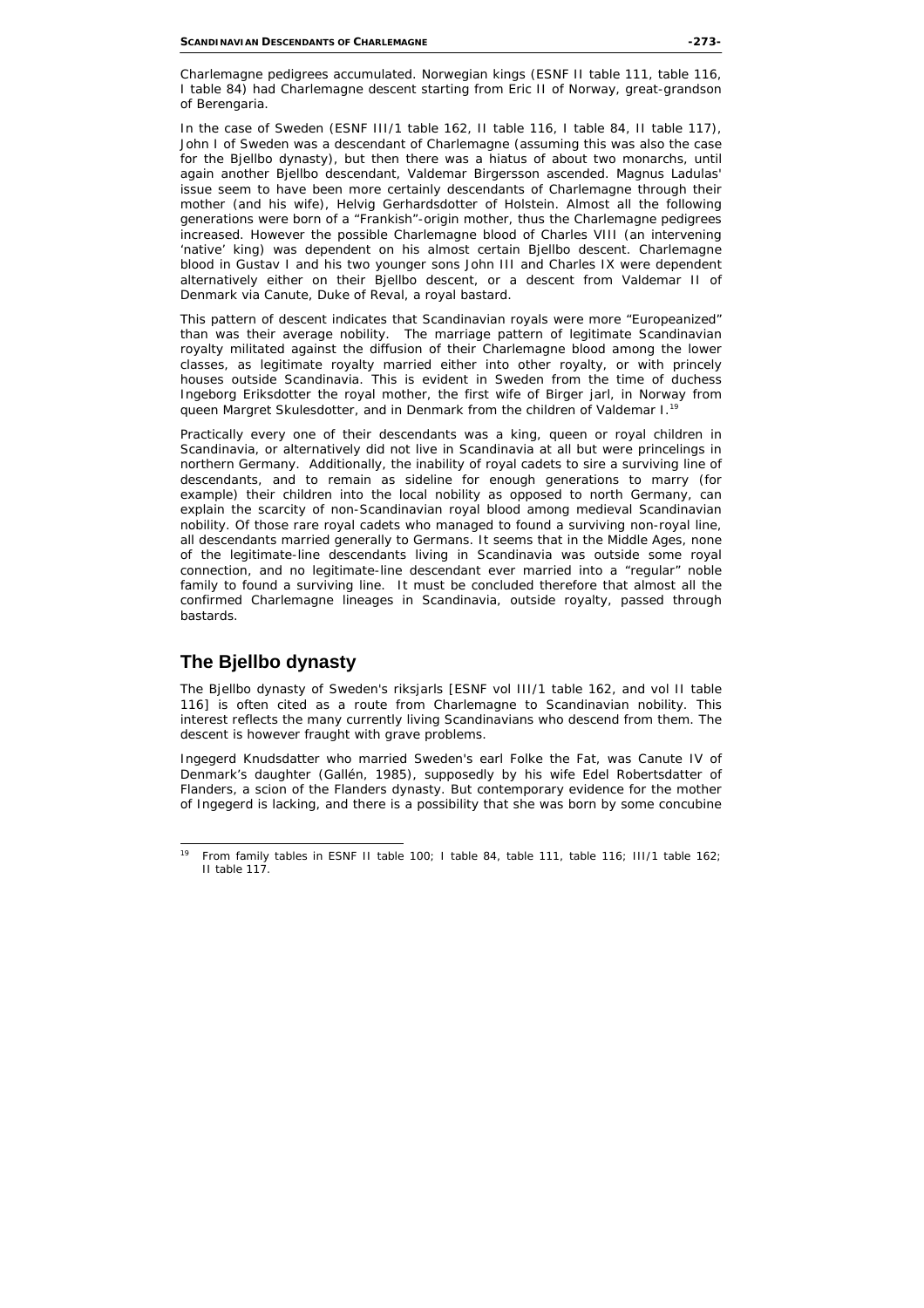of Canute. If Edel Robertsdatter (Adela of Flanders) was the mother, then she had several descents from Charlemagne, for example (from ESNF):

*Charlemagne – Louis I the Pious – Charles II of France – Judith of France – Baldwin II of Flanders – Arnulf I of Flanders – Baldwin III of Flanders – Arnulf II of Flanders – Baldwin IV of Flanders – Baldwin V of Flanders – Robert I of Flanders – Edel Robertsdatter of Flanders - ?Cecilie Knudsdatter of Denmark and her sister Ingegerd Knudsdatter of Denmark* (they probably were queen Edel's daughters, but that is not confirmed from contemporary sources).

Even if we accept Ingegerd's descent from Charlemagne, there are all manner of uncertainties in later generations of the Bjellbo dynasty. Her issue have only one wellattested and reasonably unmistakable lineage through the 13th century to welldocumented modern centuries (that through Birger jarl); all other of her descendant lineages suffering from some speculative genealogical links, in some cases pure guesswork. Of course they all may be Charlemagne descendants but without proof this cannot be accepted, even though many modern genealogies are based on such material. A full treatment of the Bjellbo dynasty needs to be the subject of a separate study.

### **Other Scandinavian descents from Charlemagne**

Apart from the Scandinavian royal descents through Berengaria of Portugal, wife of Valdemar II, there were only a handful of royal bastards with Charlemagne blood, who managed to sire a surviving line of nobles who lived in Scandinavia.

### **Lovenbalk and Sappi**

Two such royal bastards were the so-called Lovenbalk siblings, Regitze and Eric, natural children of king Christopher II of Denmark [ESNF III/2 table 392b]. Their births started the Danish family who used Loevenbalk as their escutcheon. They have a provable descent from Charlemagne, however lineages from them to Danish nobility have some inconsistencies particularly as to their cognatic descendants.

The Sappi [ESNF III/2 t 392a] also descended from a bastard of a legitimate descendant of Berengaria. I believe that relatively provable Charlemagne lineages will be found for Lovenbalk and Sappi descendants, chiefly among Danish nobility, up until modern times.

#### **Rikissa of Poland**

-

Other possibilities through illegitimate lines: Rikissa of Poland, grandmother of king Valdemar II of Denmark and his sisters, was probably, though not fully ascertainable, a Charlemagne descendant (see above). If so, then Valdemar's natural children<sup>20</sup> carried Charlemagne blood to many Scandinavian noble families of the late Middle Ages.

<sup>20</sup> Of whom at least his son Canute, Duke of Tallinn (Skarsholm, [ESNF III/2 t 391b]), has a large number of proven descendants around Scandinavia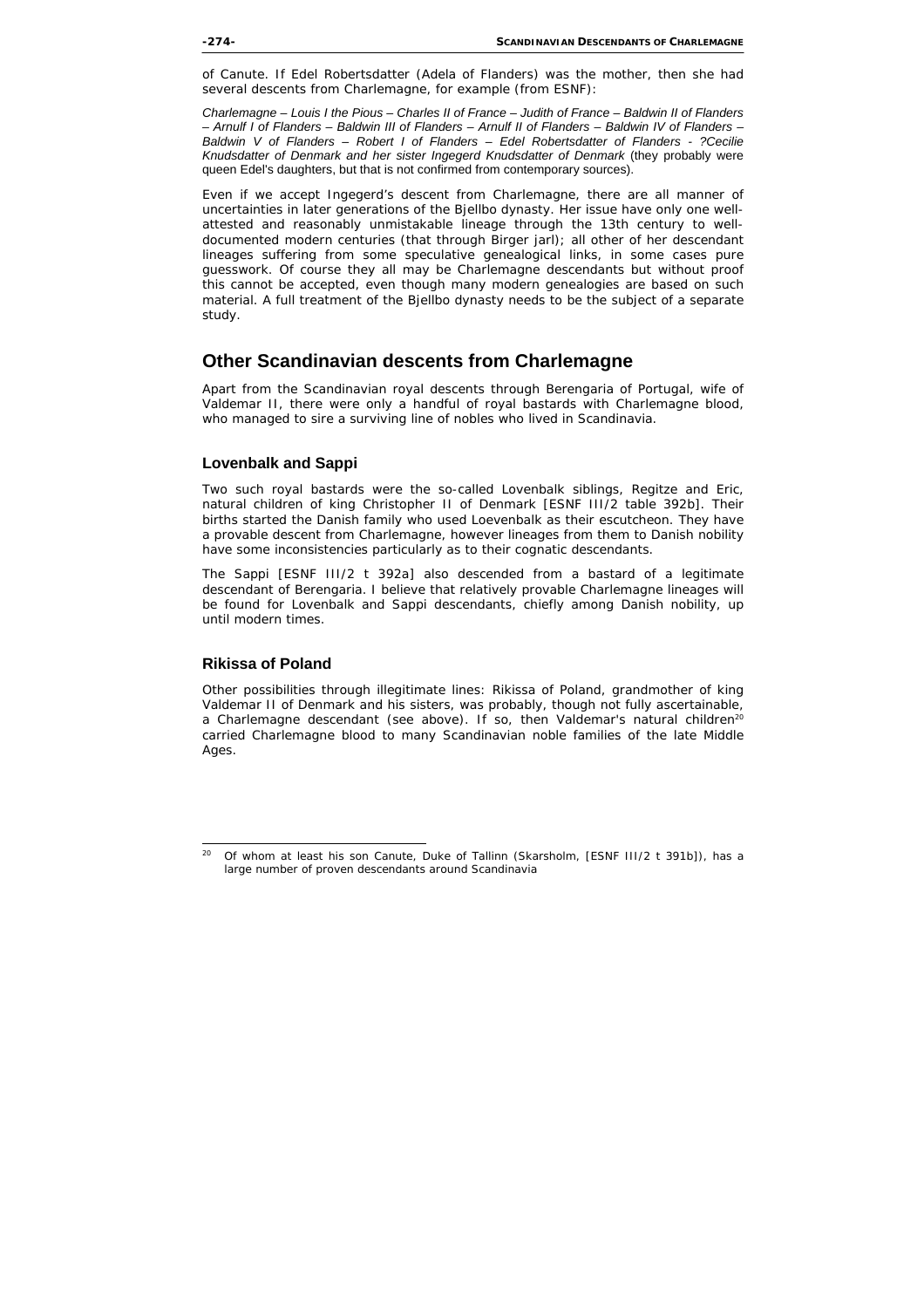### **Daughters of Canute IV of Denmark**

If Ingegerd and Cecilie were daughters of Canute's only known wedded wife, Adela of Flanders (Gallén 1985), then their issue would carry Charlemagne blood around Scandinavia.

Cecilie Knudsdatter has presumed descendants through the family of the earl of Falster, their presumed daughter having been Ingerd Eriksdatter who is chronicled to have married lord Asser the Rich of the Hvide clan of Danish Sjaelland, and through whose famed son lord Esbern Snare, founder of Kalundborg castle, several lineages existed. However, there are weaknesses in all those lineages, starting from doubts about the very existence of Ingerd Eriksdatter. Furthermore all the lineages putatively descending from her contain at least one doubtful point of descent.

As described above (p.273), the Bjellbo dynasty (ESNF III/1 table 162, II table 116) legendarily descends from Ingegerd Knudsdatter.

Genealogies of descents from both of these daughters of Canute IV are somewhat burdened, possibly fatally, with uncertainties typical in 12th and 13th century Scandinavian high nobility's lineages: identification of some decisive genealogical links may be misguided, some genealogical links may be outcomes of later family legend inventions, and some families seem to be reconstructions by recent researchers, reconstructions which may well be true and are supported by some evidence, but are lacking in evidence from primary contemporary sources.

## **Concluding remarks**

While many Scandinavian noble lineages in the later centuries of the Middle Ages may have had Charlemagne blood, one of the best-attested is that emanating from Agnes Haakonsdottir of Borgarsyssel, whose progeny up to the 16th century is listed in the Table I above.

#### **References**

Anrep, Gabriel (1858-64). *Svenska Adelns Ättartaflor* [Family trees of Sweden's nobility], 4 vols.

Bjønnes, Anders, Løberg, Lars, Vigerust, Tore H & Weidling, Tor Ragnar (1994). Semeleng-aetten i Valdres og Losna-aetten i Sogn. Problemer og drøfting. *Norsk Slektshistorisk Tidsskrift,* **34**: 164- 202.

Brenner, Sixten Otto (1978). *Nachkommen Gorms des Alten* [Descendants of Gorm the Old], 2nd ed. (the first, original, edition was published in 1965).

*Danmarks Adels Aarbog* (1884ff.). [DAA: Denmark's nobility yearbooks]. Copenhagen: Dansk Adels Forening.

*Diplomatarium Suecanum* [DS: Swedish medieval documents]. Stockholm: Riksarkivet.

Elgenstierna, Gustaf (1925-36). *Den Introducerade Svenska Adelns Ättartavlor* [EÄ: Genealogical Tables of Swedish Nobility], 9 vols.

Gallén, Jarl (1957). Folkungaättens oäkta gren. In: *Äldre svenska frälsesläkter* I:1 (Wernstedt, editor). Stockholm.

Gallén, Jarl (1985). Knut den helige och Adela av Flandern. Europeiska kontakter och genealogiska konsekvenser. In: *Studier i äldre historia tillägnade Herman Schück* 5/4. Stockholm, pp.49-66.